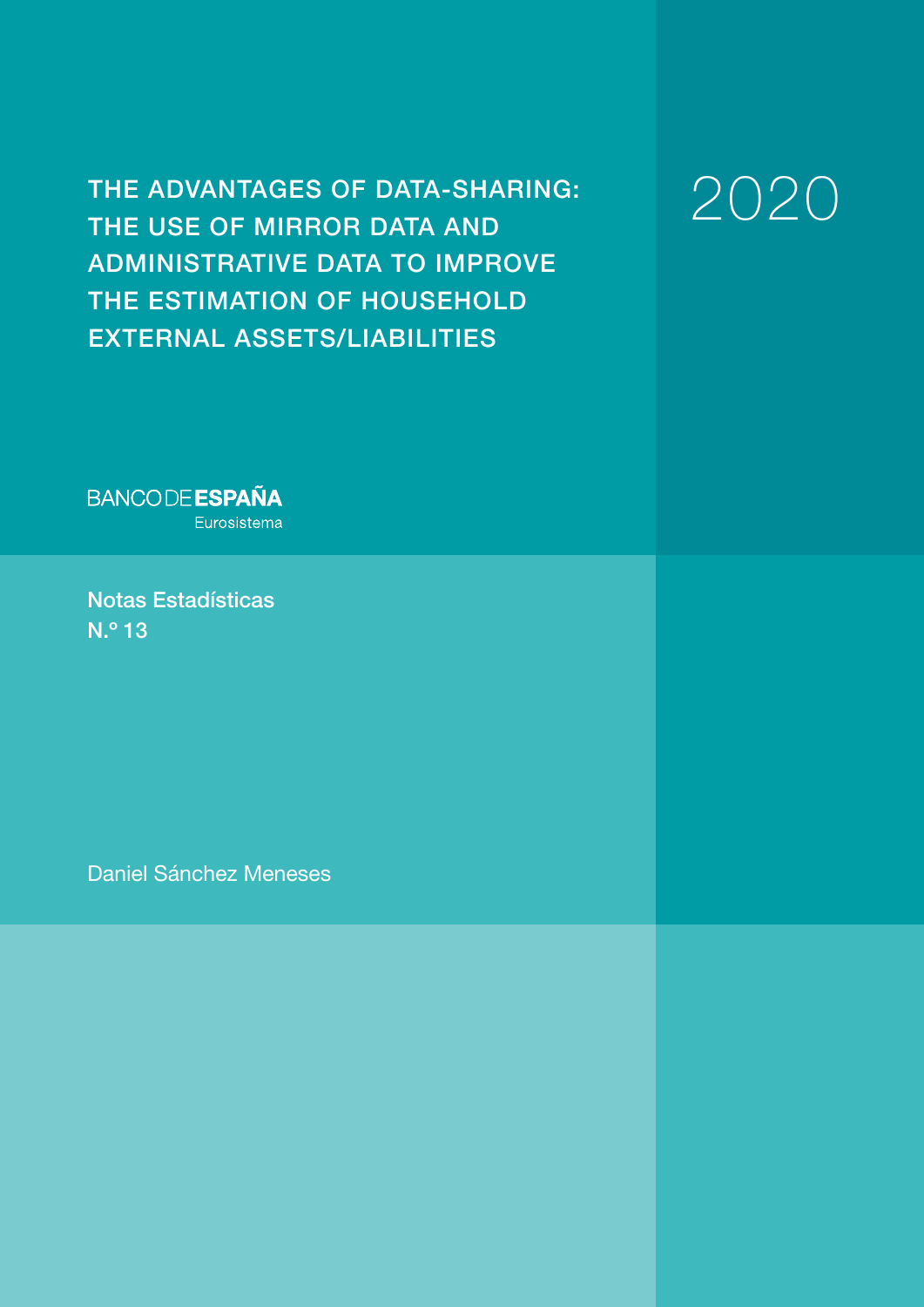[Resumen](#page-4-0) 5

1 [Introduction](#page-6-0) 7

### 2 Sources and methods used for the compilation [of cross-border assets and liabilities by Spanish](#page-7-0)  households in b.o.p./ i.i.p. 8

# 2.1 [Loans and deposits](#page-7-0) 8 [Balance Sheet Items Statistics \(BSI\)](#page-8-0) 9 [The BIS locational banking statistics \(LBS\)](#page-9-0) 10 [Other data sources to supplement the estimation](#page-13-0)  of Spanish households' deposits 14 [Estimation method implemented in the Spanish](#page-15-0) b.o.p./i.i.p. 16 [Results](#page-18-0) 19 2.2 [Insurance technical reserves](#page-21-0) 22

[Results](#page-24-0) 25 2.3 [Securities](#page-26-0) 27

[The Spanish compilation system](#page-26-0) 27 [The ESCB Securities Holdings Statistics](#page-28-0) 29 [Comparing TPH with the direct reporting](#page-29-0) system 30

2.4 [Real estate](#page-30-0) 31

# 3 [Conclusions](#page-31-0) 32

[References](#page-33-0) 34

[Annex](#page-34-0) 35

[Abstract](#page-3-0) 4 [Statistical notes published](#page-35-0) 36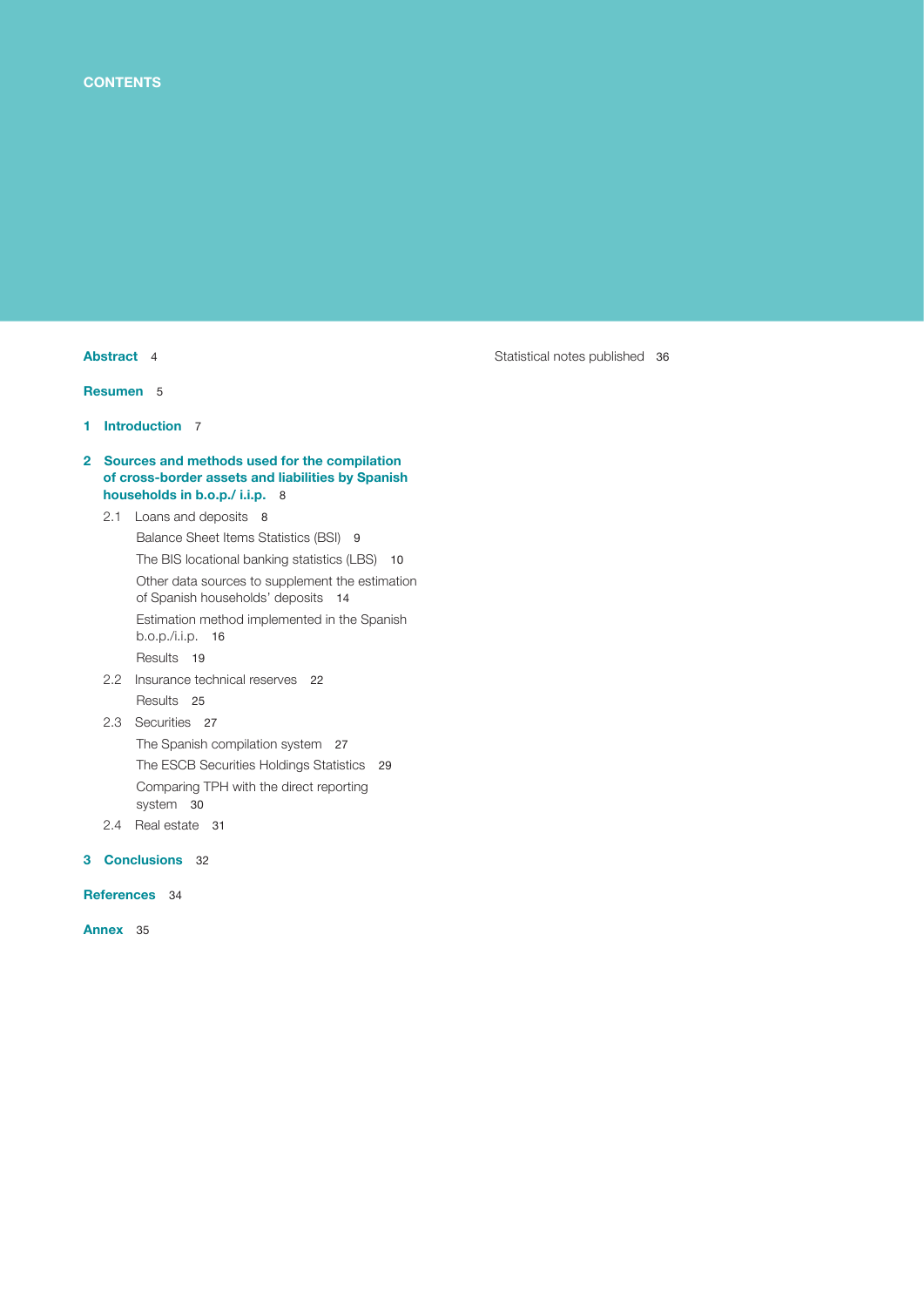THE ADVANTAGES OF DATA-SHARING: THE USE OF MIRROR DATA AND ADMINISTRATIVE DATA TO IMPROVE THE ESTIMATION OF HOUSEHOLD EXTERNAL ASSETS/LIABILITIES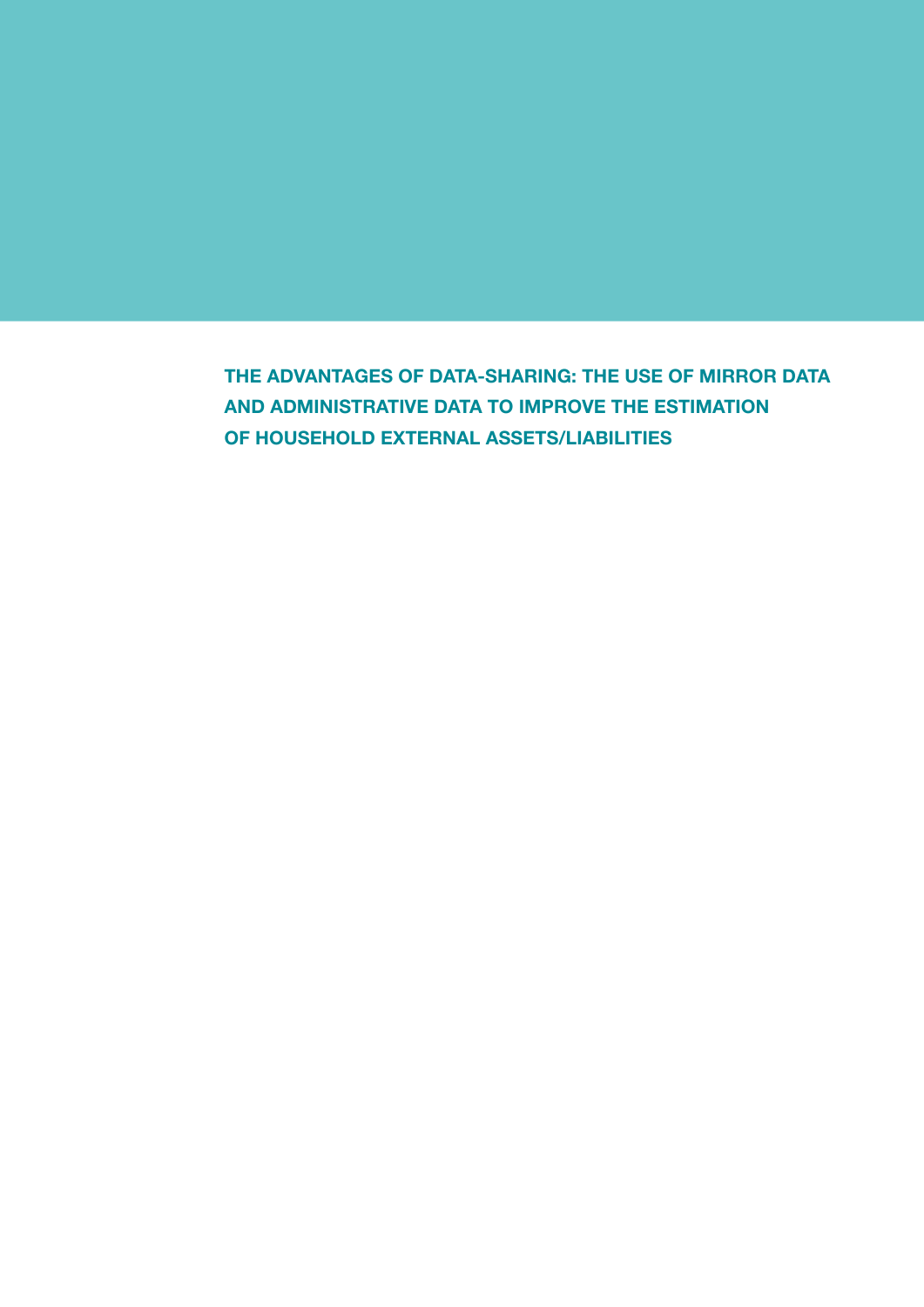#### <span id="page-3-0"></span>ABSTRACT

Compiling the financial assets/liabilities of households in the balance of payments (b.o.p.) / international investment position (i.i.p.) is commonly considered as one of the most challenging issues faced by statisticians. This is in light of the multiple limitations of this institutional sector when a direct collection system is designed in terms of complexity, coverage or accuracy. Therefore, it is necessary to find other alternatives or complementary information to enhance the estimation of these data with the aim of making them as real as possible. This is when datasharing among institutions and countries can play an important role.

This paper presents the Spanish experience working towards an improvement in the regular production of official external statistics regarding transactions and positions of households, not subject to the sources of information collected in first instance by the compiler but using all available sources of information and taking advantage of its complementarity. The paper will present the usefulness of mirror data sources and administrative data going through different financial instruments held/taken abroad by this sector: deposits, loans, life insurance technical reserves, securities and real estate.

Keywords: mirror data, household assets/liabilities, data sources, international banking, datasharing, financial account, international investment position.

JEL classification: C820, C800, F42, F300, G500.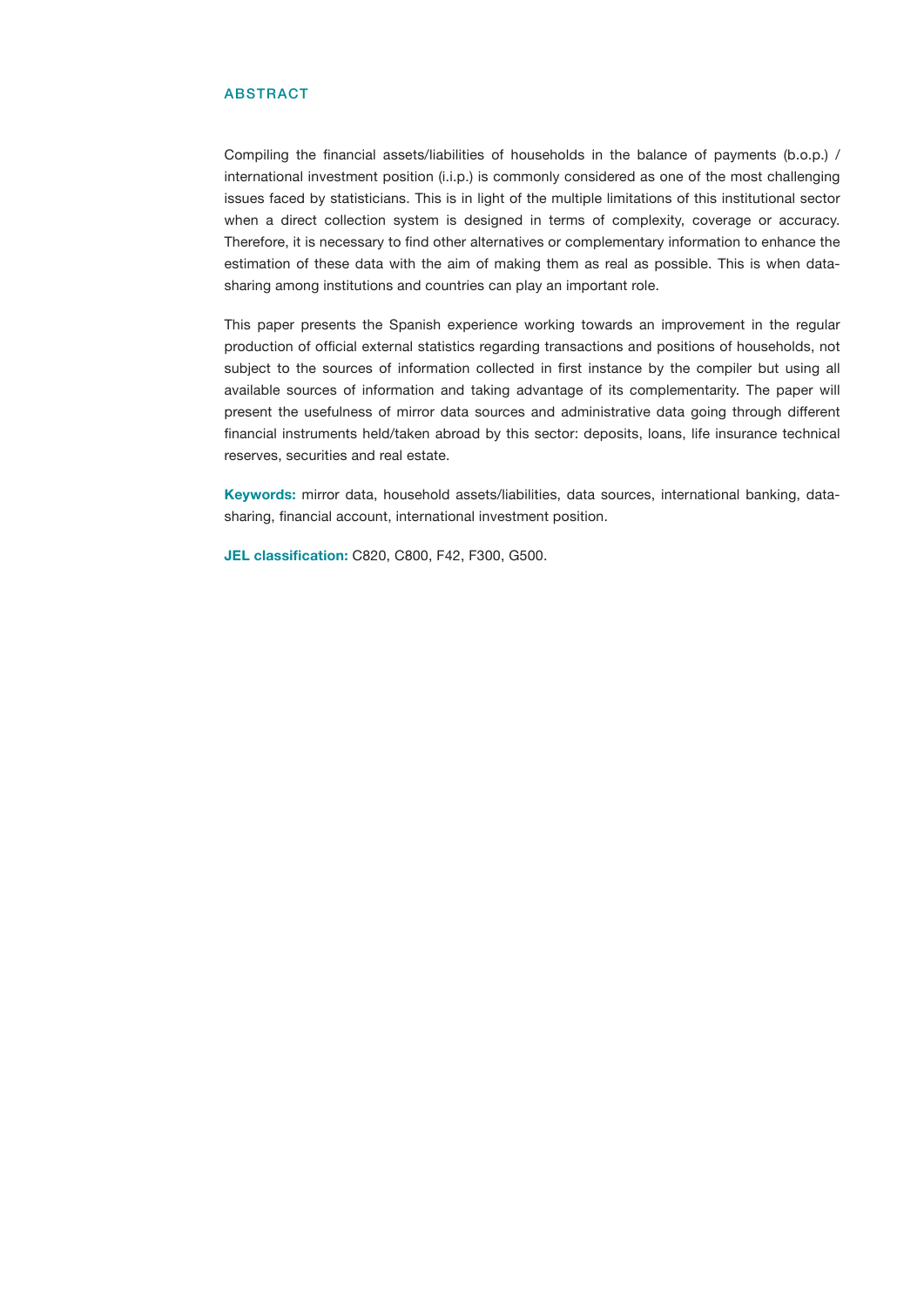#### <span id="page-4-0"></span>RESUMEN

La compilación de los activos y pasivos financieros de los hogares en la balanza de pagos (BP)/ posición de inversión internacional (PII) es considerada generalmente como un gran desafío que los compiladores de estadísticas tienen que abordar. Cuando se pretende diseñar un sistema de declaración directa para este sector institucional, se encuentran numerosas limitaciones en términos de complejidad, cobertura y precisión. Esto genera la necesidad de encontrar otras alternativas o fuentes de información complementarias que permitan mejorar las estimaciones, de forma que se asemejen lo máximo posible a la realidad. En este sentido, el intercambio de datos entre instituciones y países puede desempeñar un papel muy importante.

Esta nota presenta la experiencia española buscando una mejora en la producción regular de las estadísticas oficiales exteriores sobre transacciones y posiciones financieras de los hogares, basando la compilación no solo en los datos recogidos en primera instancia por los compiladores de la BP/PII, sino también en otras fuentes disponibles que aportan información complementaria. Se presenta la utilidad de las fuentes de datos espejo y de los datos administrativos, que contienen información sobre activos y pasivos exteriores de los hogares, materializados en diferentes instrumentos financieros: depósitos, préstamos, reservas técnicas de seguros de vida, valores y bienes inmuebles.

Palabras clave: datos espejo, activos/pasivos de los hogares, fuentes de información, banca internacional, intercambio de datos, cuenta financiera, posición de inversión internacional.

Códigos JEL: C820, C800, F42, F300, G500.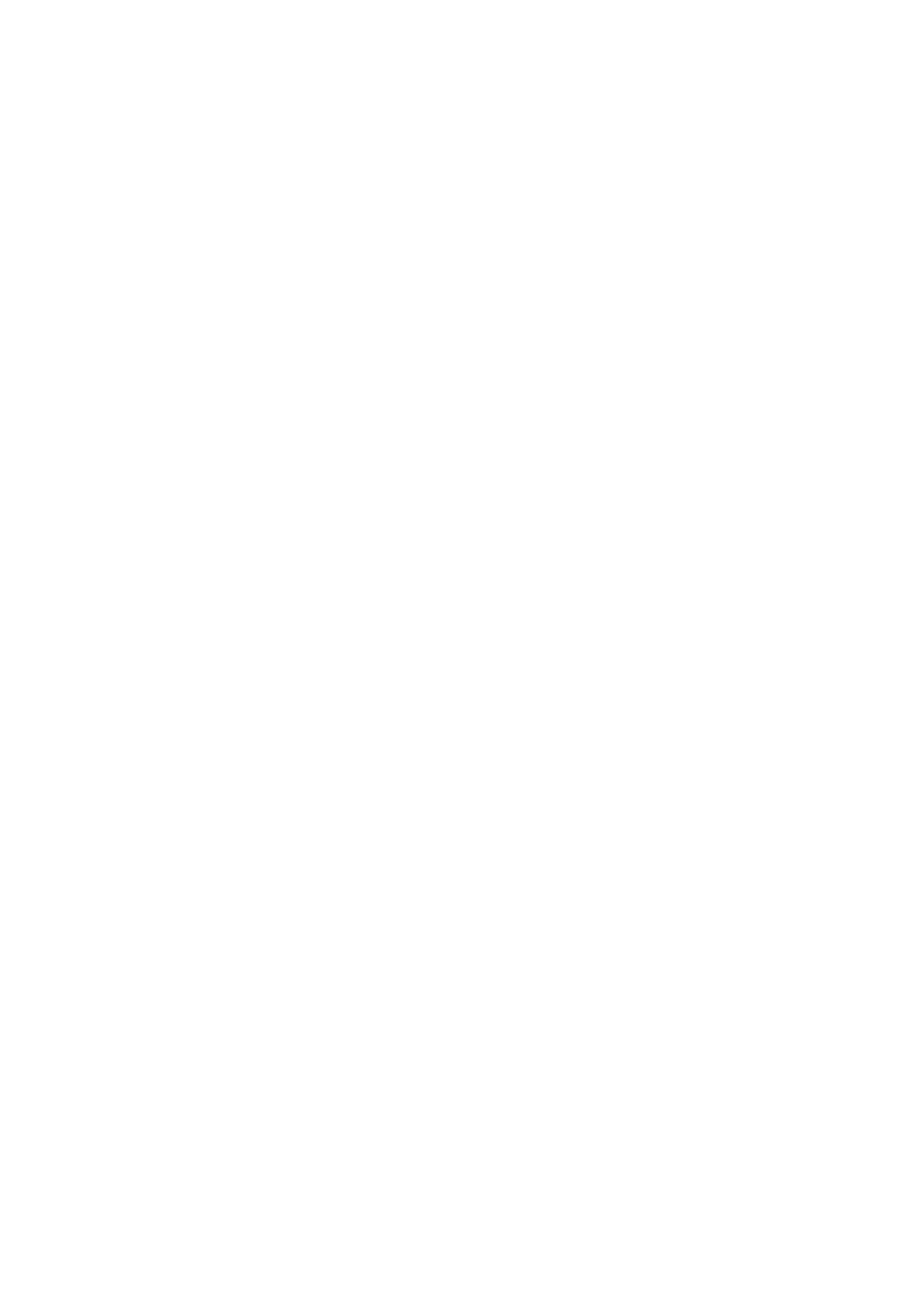# <span id="page-6-0"></span>1 Introduction

One of the main data sources used by balance of payments (b.o.p.) and international investment position (i.i.p.) compilers is the direct reporting system. This is predominantly considered as a data source with a very high quality due to the report being specifically designed for statistical purposes and to the fact that the reporting is by the entity carrying out the transaction or holding the position, which means that it should have full knowledge of all relevant details. This data-collecting system is feasible, first, if the authority in charge of compiling external statistics is able to collect the data needs through a specific legislative regulation which obliges reporters to provide them; and further, if most of the entities involved in the crossborder transaction are able to provide timely and reliable information on the required data. Moreover, the balance of payments and international investment position compilation guide also recommends replacing an international transactions reporting system (ITRS) by a survey-based collection system since cross-border transactions have become increasingly complex.

Concerning the Spanish direct reporting system for the compilation of non-bank financial and non-financial sectors, the Banco de España, under a legislative regulation<sup>2</sup>, issued in 2012 a Circular<sup>3</sup> that establishes the requirements to report. Under this Circular, any private individuals and legal entities resident in Spain who have financial assets and liabilities held abroad must report the data to the national bank. The threshold above which they are obliged to report is set in this way: if transactions reach €1 million in the previous year or total assets and liabilities are above this amount.

Nevertheless, the data coverage of financial balance sheets of the household sector through this type of collecting system have shortcomings, as this sector is logically more affected by a reporting threshold and missing responses. Consequently, statisticians face the difficult challenge of compiling this sector through other complementary data sources instead of the unique use of the direct reporting method.

<sup>1</sup> The views expressed in this article are those of the author and not necessarily those of Banco de España. This paper was presented at the conference on external statistics ["Bridging measurement challenges and analytical](https://www.bis.org/ifc/events/ifc_ecb_bdp_200218_programme.pdf) [needs of external statistics: evolution or revolution?"](https://www.bis.org/ifc/events/ifc_ecb_bdp_200218_programme.pdf), organised by the Irving Fisher Committee on Central Bank Statistics, the European Central Bank and Banco de Portugal. In Lisbon (Portugal) on February 17th-18th 2020.

<sup>2</sup> Real Decreto 1816/1991, de 20 de diciembre. Transacciones Económicas con el Exterior (BOE de 27).

<sup>3</sup> Circular 4/2012, de 25 de abril, del Banco de España, sobre normas para la comunicación por los residentes en España de las transacciones económicas y los saldos de activos y pasivos financieros con el exterior.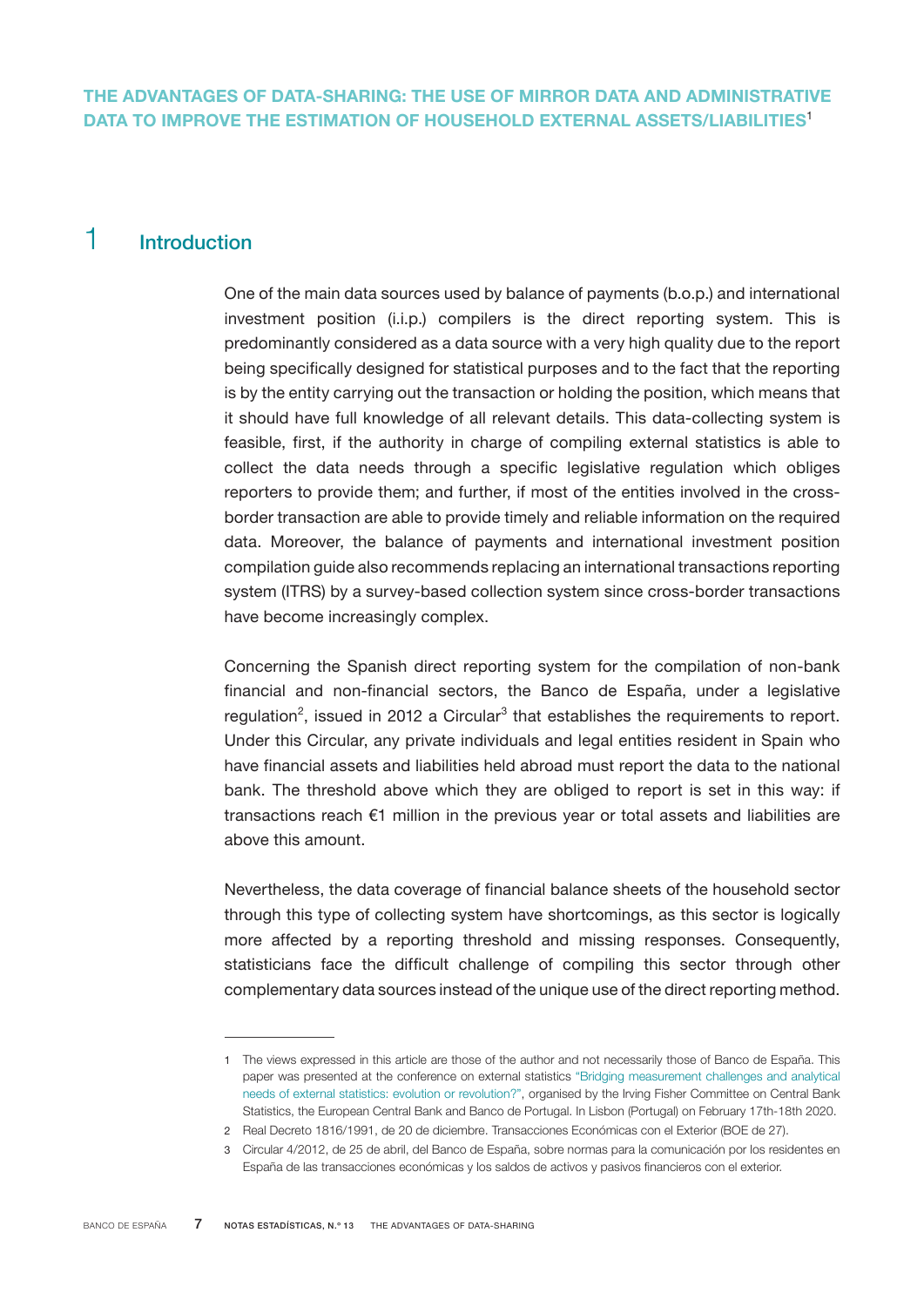<span id="page-7-0"></span>Various lines of work that can be found in the literature have been developed by analysts, which try to estimate the importance of "missing wealth" in official statistics. Taking into account the main characteristics of official statistics (high quality assurance and high requirements on frequency and timeliness), these research-type studies present the problems derived from, first, the heroic assumptions that incorporate both in the estimation of the total "missing wealth" and in its allocation by all countries in the world and, second, the insuperable difficulties to produce them with the frequency and timeliness of official statistics.

The alternative is to work towards an improvement in the regular production of official statistics not subject to the sources of information collected in first instance by the compiler but using all available sources of information and taking advantage of its complementarity. This paper presents the Spanish experience working in this direction. It will highlight the usefulness of mirror data sources and administrative data and the importance of data-sharing among institutions to make this alternative possible. The final objective is to improve the estimation of external households' assets and liabilities in the different financial instruments held abroad by this sector: deposits, loans, securities, life insurance technical reserves and real estate.

The document is organised as follows. Section 2 describes data sources and methods used for the compilation of the household sector in the Spanish external statistics. This section is broken down by financial instrument focusing on loans and deposits (2.1), insurance technical reserves (2.2), securities (2.3) and real estate (2.4). And finally section 3 draws some conclusions.

# 2 Sources and methods used for the compilation of cross-border assets and liabilities by Spanish households in b.o.p./ i.i.p.

# 2.1 Loans and deposits

The direct reporting system to the Banco de España provides data on crossborder flows and stocks for household sector, among others, and for all kinds of instruments, including loans and deposits. Nonetheless, it is logically subject to a threshold (€1 million), and owing to the nature of this sector, the system does not cover all operations. Therefore, it has been necessary to find other data sources which best address these coverage limitations. As a result, the estimation of the cross-border loans and deposits held by Spanish households is based on a combination of sources, the most significant being the two provided by the European Central Bank (ECB) and the Bank for International Settlements (BIS). Both sources are used as mirror data deriving assets deposits of households from the liability side of banks abroad, and liability loans of households from the asset side of banks abroad.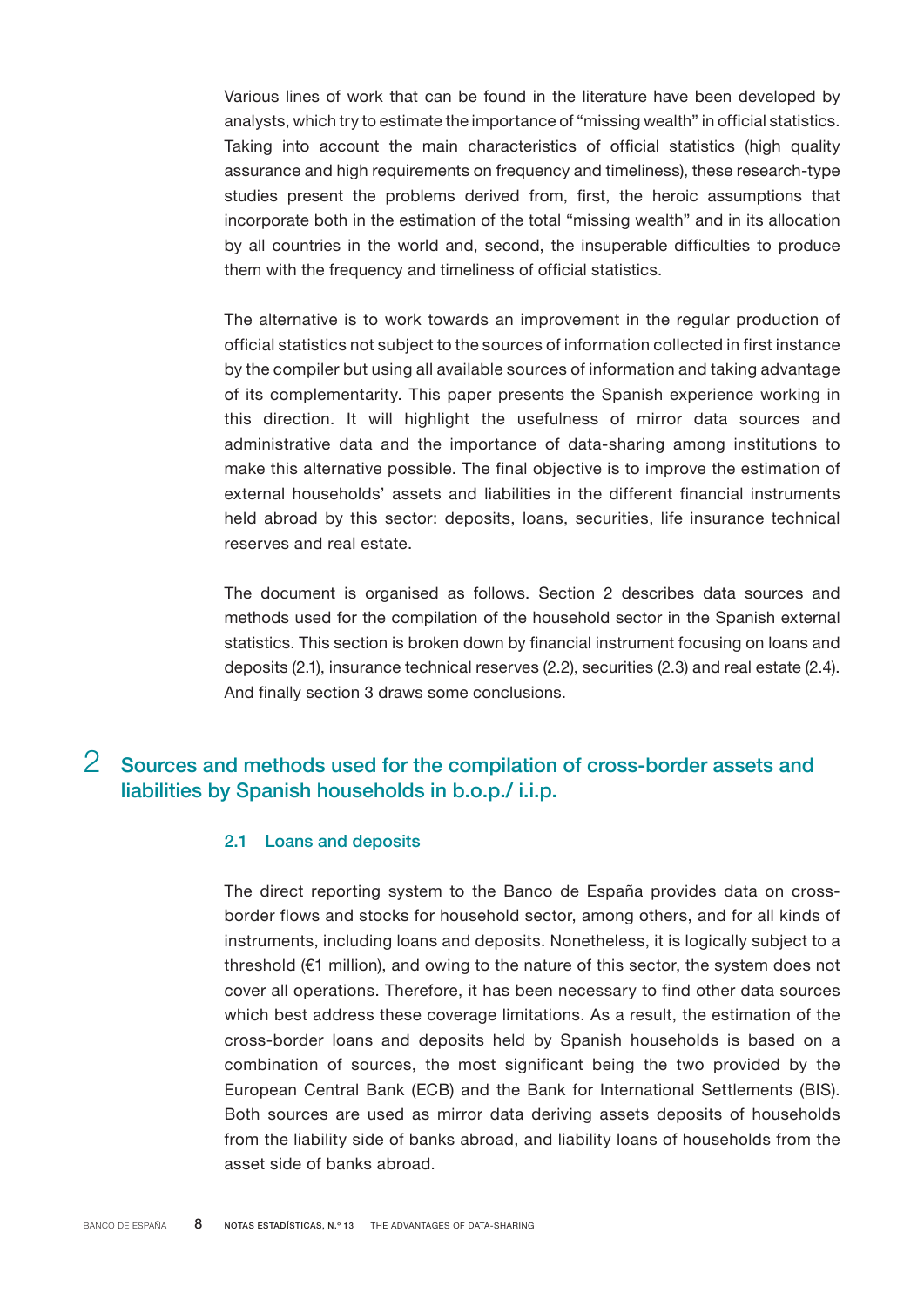### <span id="page-8-0"></span>HIERARCHY OF CLASSIFICATION OF MFIs Figure 1



SOURCE: Manual on MFI balance sheet statistics: Banco de España.

# Balance Sheet Items Statistics (BSI)

Monetary Financial Institutions (MFIs) in the euro area are legally obliged to report data from their business and accounting systems to the national central bank of the Member State where they reside. These in turn report national aggregates to the ECB, which is in charge of preparing BSI statistics of the MFI sector in the euro area.<sup>4</sup>

For this purpose, the ECB defines MFIs as central banks and other MFIs, which comprise credit institutions, deposit-taking corporations other than credit institutions, and money market funds (see Figure 1).

Information is based on a census rather than a sample, although National Central Banks (NCBs) may grant derogations to small MFIs, provided that their combined contribution to the national MFI balance sheet in terms of stocks does not exceed 5%.

BSI data are broken down by type of instruments, country and sector counterparty, being in line with European System of Accounts (ESA) 2010 and the sixth edition of the Balance of Payments and International Investment Position Manual (BPM6). They are collected on a monthly and quarterly basis. Monthly data are reported to the ECB by close of business on the 15th working day following the end of the month to which the data relate, and quarterly data by close of business on the 28th working day following the end of the quarter to which the data relate.

<sup>4</sup> The framework for the collection of BSI statistics is laid down in Regulation (EU) No 1071/2013 of the European Central Bank concerning the balance sheet of the monetary financial institutions sector (ECB/2013/33). Complemented by Guideline ECB/2014/15.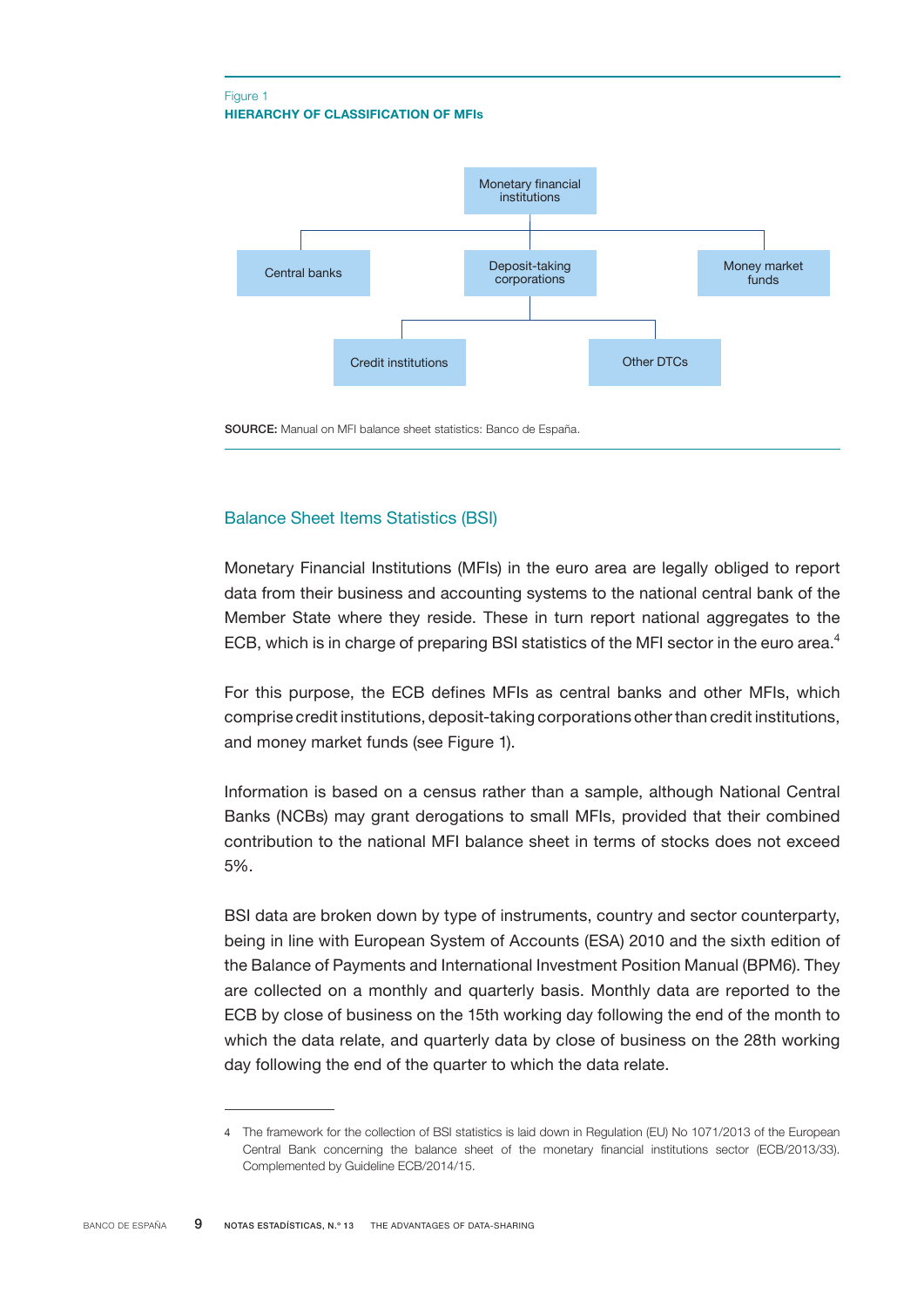<span id="page-9-0"></span>As a result, each Member State provides data to the ECB about deposits liabilities and loans assets of deposit-taking corporations held by the Spanish household sector.<sup>5</sup>

The fact that the ECB provides NCBs with full access to BSI statistics, enables this database to be treated as mirror data and deposits placed by the Spanish household sector on the asset side to be derived using the deposits reported on the liability side of banks in respective countries, and loans received by the Spanish household sector on the liability side to be likewise derived using the loans reported on the asset side of banks abroad.

Apart from euro area BSI data, a more limited dataset is available for non-euro area EU Member States.<sup>6</sup> This information only allows counterpart positions with banks (or MFIs) and non-banks (or non-MFIs) to be distinguished. Hence, non-banks positions vis-à-vis Spain can be also used as mirror data, although it is necessary to estimate a subsector breakdown to allocate the amounts regarding the Spanish household sector.

The valuation of loans and deposits in BSI statistics is slightly different to ESA 2010 and BPM6 requirements. While in ESA 2010 (5.242) and BPM6 (3.88) loans and deposits refer to the nominal outstanding amount composed of the principal amount including any accrued interest, in BSI data loans and deposits are reported at the nominal outstanding amount, but the accrued interest has to be provided under a different item, named "accrued interest on loans" (a sub-item of the category "remaining assets") in the case of loans, and "accrued interest on deposits" (a subitem of "remaining liabilities") in the case of deposits.<sup>7</sup> However, these last items are specified at an aggregate level in terms of counterparty sector and total residency area, so the Spanish share is not directly available.<sup>8</sup>

# The BIS locational banking statistics (LBS)

The BIS compiles the locational banking statistics (LBS), which provide information about the international business of banks broken down by instrument, sector and currency by each individual counterpart country (whom-to-whom basis). Banks submit data $9$  to an official authority in their country (usually the NCB), which is responsible for aggregating and submitting the data to the BIS.

<sup>5</sup> For the purposes of reporting to the ECB, households are grouped together with non-profit institutions serving households (NPISHs).

<sup>6</sup> Non-euro area EU countries have the obligation to design and implement at national level all the measures they consider appropriate to collect the statistical information needed to fulfil the ECB's statistical reporting requirements. 7 ECB/2013/33 (Annex I, Part 3, Table 2).

<sup>8</sup> An estimation of the Spanish share is under way, although it is not a priority owing to the low impact on the total amounts.

<sup>9</sup> The LBS data are compiled according to the residence of banks on an unconsolidated, standalone basis. This definition is aligned with b.o.p. and i.i.p. statistics.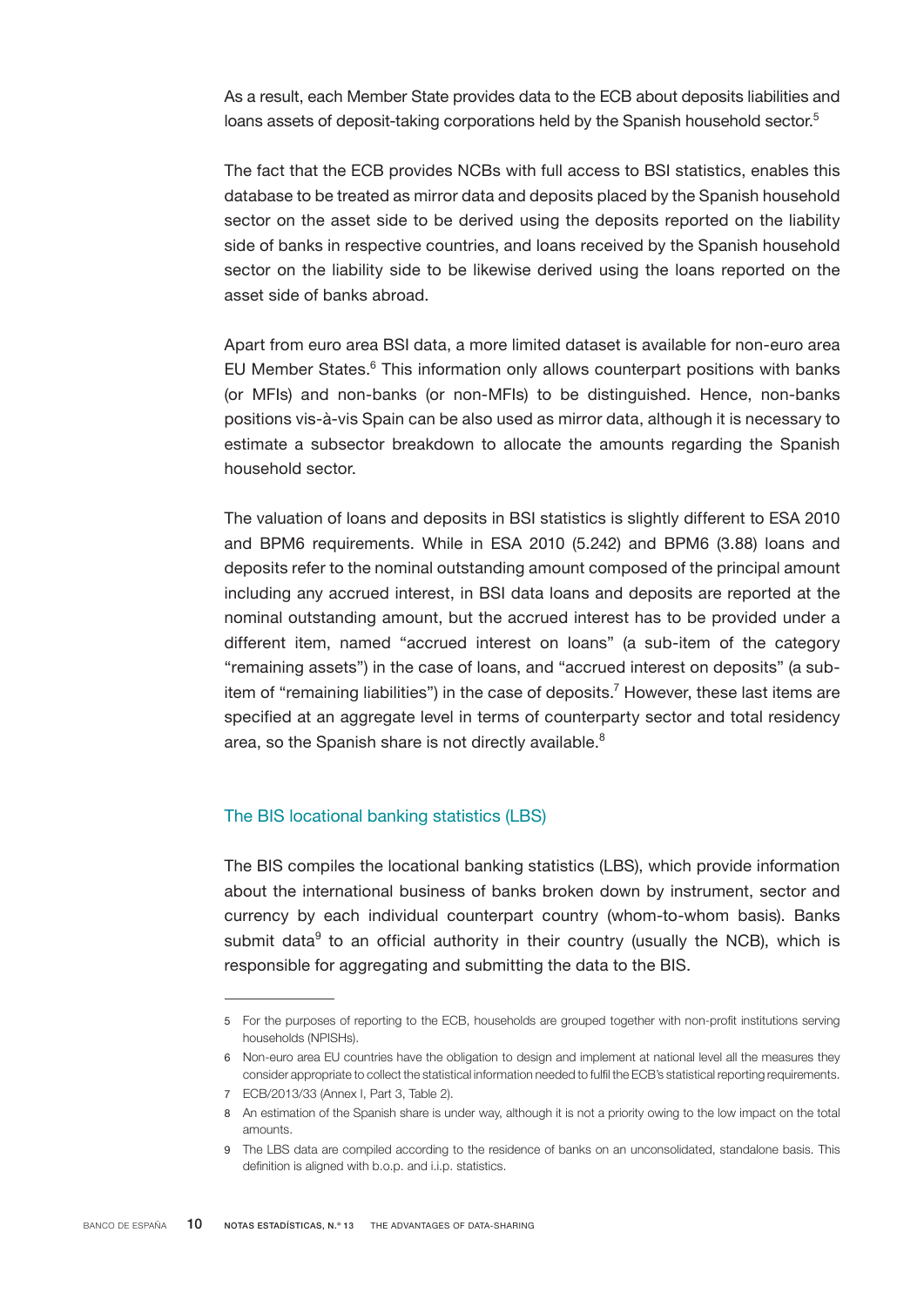# SECTORAL BREAKDOWN IN THE LOCATIONAL BANKING STATISTICS (LBS) Figure 2



National reporting to BIS is voluntary and the number of LBS reporting countries has been increasing over the years, reaching 47 reporters as from 2016 (16 EU countries of which 13 are euro area members).<sup>10</sup>

LBS data refer to amounts outstanding on the last day of each quarter (giving also transactions and reclassifications) and cover information on cross-border assets and liabilities, categorised into four financial instruments: loans and deposits, debt securities, derivatives and other instruments. In terms of timeliness, data are published after 112 days.

Reporting authorities are required to allocate banks' financial assets and liabilities accounts by sector of their counterparty. The LBS definitions of counterparty sectors are consistent with the institutional sectors defined in BPM6. Historically, banks' positions had to be split into banks and non-banks counterparties. Then, the split of non-banks into non-bank financial and non-financials was required and first published in 2015 (Figure 2, green boxes). Apart from that, a separate reporting of positions with non-financial subsectors (government, non-financial corporations and households<sup>11</sup>) is now encouraged but not required (Figure 2, orange boxes), and

<sup>10</sup> The BIS, in consultation with the reporting countries, invites new authorities to participate in the LBS when the international business of banks in their country becomes substantial.

<sup>11</sup> The household sector includes non-profit institutions serving households (NPISHs).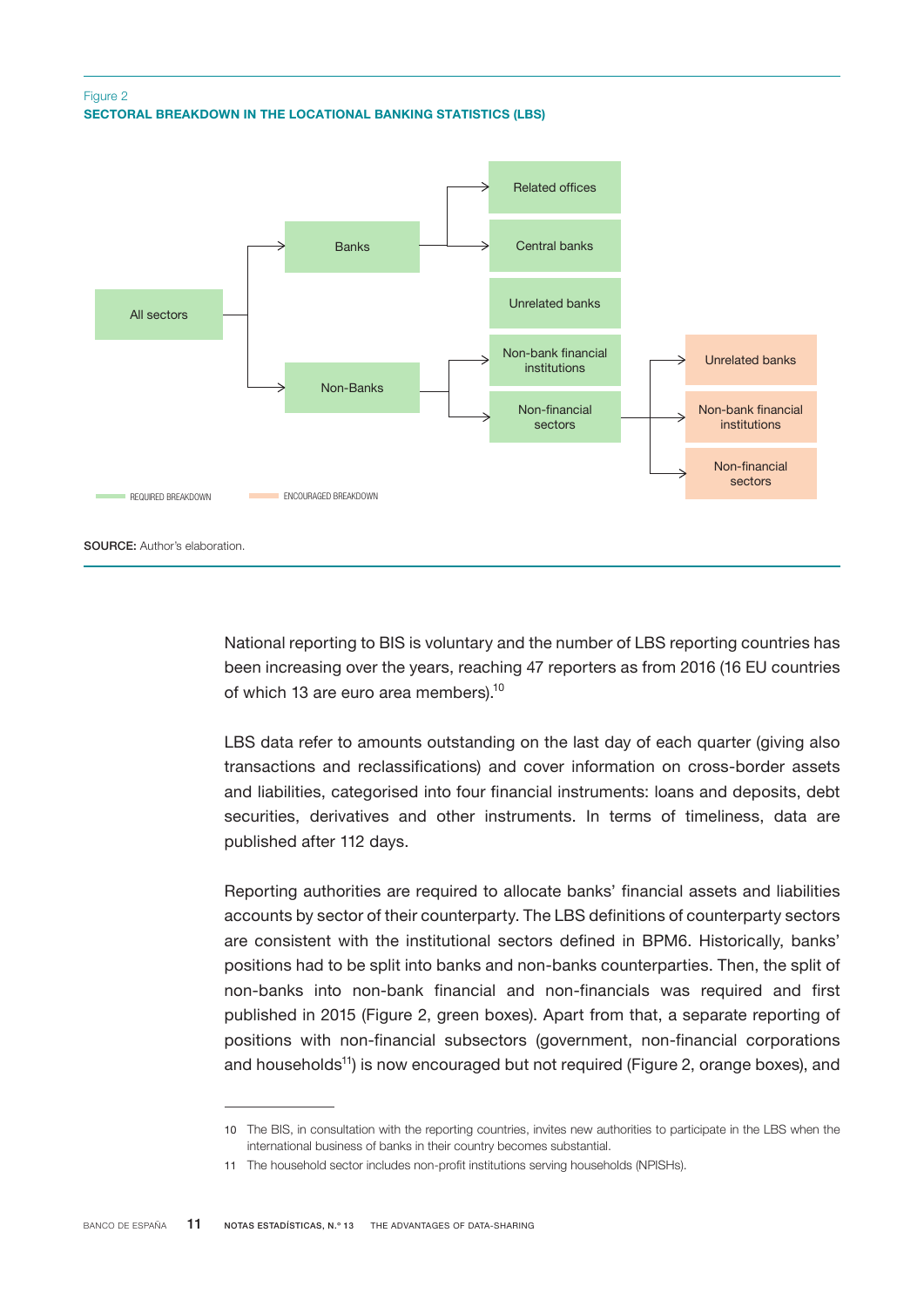#### SPANISH COUNTERPARTY SECTOR COVERAGE IN THE LBS STATISTICS Share allocated by subsector, in per cent, at end-December 2018 Table 1

|                                            | Deposits (%) | Loans $(\%)$ |
|--------------------------------------------|--------------|--------------|
| Historical bank/non-bank sectors           | 100          | $100 -$      |
| Of which: required non-bank sectors        | 98           | 99.7         |
| Of which: encouraged non-financial sectors | 90           | 99           |

SOURCE: BIS locational banking statistics (LBS).

thus not all reporting countries provide this complete subsector split. For each level of detail, there is also an "unallocated" sector for those countries that do not provide the disaggregated information.

The access to every detail provided by reporters is restricted for the internal use of reporting authorities and eligible receivers.<sup>12</sup> In the case of Spain, as one of the countries whose authority (Banco de España) reports the international business of national banks to the BIS, a fairly comprehensive dataset covering bilateral positions between countries is available. Hence, the Spanish households' cross-border bank loans and deposits can be derived through a mirror data approach. The accuracy of the estimate will essentially rely on the availability of the subsector dataset provided by the countries.

The valuation of loans and deposits in LBS statistics is in line with ESA 2010 and BPM6 requirements, valued at nominal value including accrued but not yet paid interest.

Regarding the Spanish counterparty sector coverage in the LBS statistics, Table 1 shows that 98% of total cross-border deposits liabilities and 99.7% of total crossborder loans assets are allocated to either the non-bank financial or non-financial sector. Furthermore, 90% (deposits) and 99% (loans) of the amounts allocated to the non-financial sector provide the household subsector split. This data is complemented by Table A and Table B (Annex), which provide deposits and loans amounts outstanding, respectively, at end-December 2018 for all reporting foreign banks with Spain as the counterpart country. These are all broken down, if available, by either required or encouraged sector of counterparty. As can be observed in Table A, the 90% of the deposits allocated to the non-financial sector are broken down by subsector and are reported by 24 countries over 32. Of the remaining 8 countries, which at end-December 2018 reported €2,652 million of unallocated amounts, the United States (US) and China (CN) hold the most significant share (covering the 90%

<sup>12</sup> Financial stability authorities from the same country as reporting authorities, and selected international and regional financial organisations.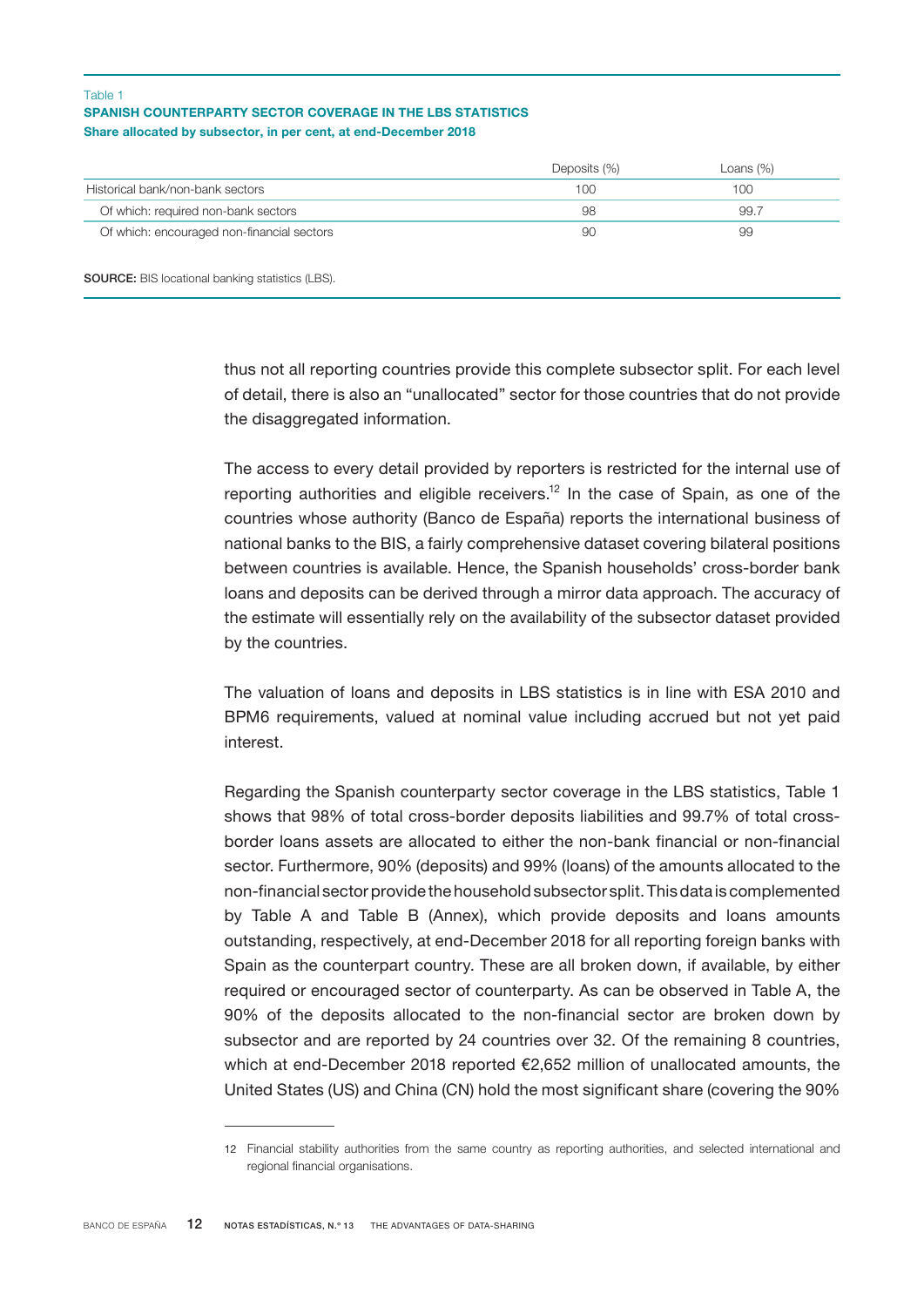#### Chart 1

### REPORTING COUNTRIES PROVIDING A HOUSEHOLD SECTOR SPLIT. CROSS-BORDER ASSETS (LOANS) AND LIABILITIES (DEPOSITS) TO SPANISH HOUSEHOLDS, IN €M



of the total amount). Hence, a household subsector estimate for these two countries could be applied in order to increase the data coverage from 90% to 99%, ensuring, as loans (see Table B), the use of a complete and robust dataset for the compilation of Spanish household cross-border deposits and loans in external statistics.

Chart 1 tracks the reporting countries providing a household sector split of deposits (Chart 1.1) and loans (Chart 1.2) vis-à-vis Spain. The right-hand side (red points) shows the number of countries providing these data over the years; and the left hand side (coloured areas) shows the outstanding amount covered by the countries that start to provide this split as from the same point in time. As both charts show, the number of countries providing the encouraged non-financial sector data has varied over time. Data from 2013Q4 were first reported by 12 countries (in yellow), in 2014Q1 the number of countries increased by one (in grey), and so on until their number rose to 24 (deposits) and 23 (loans) countries, sending data from 2018Q2. Despite the number of reporting countries having doubled in 2018, the last ones have hardly impacted the level of deposits and loans and, thus, a time series could be directly available from 2014Q4 (when 19 (deposits) and 18 (loans) countries, covered an average of 98% of the 2018 total amount in both financial instruments).<sup>13</sup>

<sup>13</sup> There is one country which is in the first group of reporting countries (Graph 1, in yellow) but it has only sent LBS data until 2016Q2. Stocks from that date have been projected forward taking into account changes in the exchange rate. Results are very close to BSI, in which the data of this country are provided.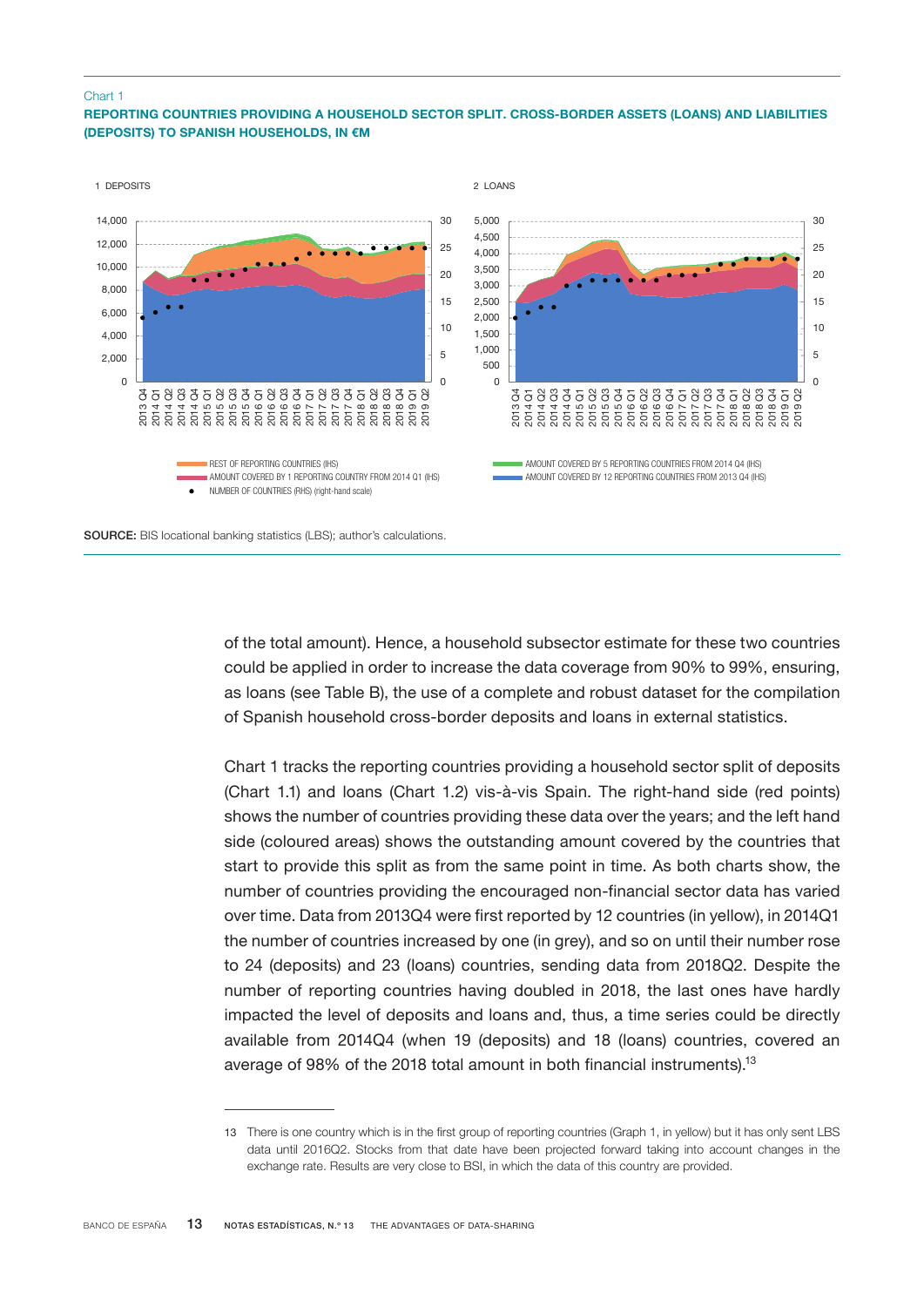# <span id="page-13-0"></span>Other data sources to supplement the estimation of Spanish households' deposits

Another complementary data source available for the compilation of Spanish household deposits is the administrative data provided by the Spanish Tax Agency.

In 2012, the Spanish Government approved, following a special tax regularisation, a law to combat tax evasion. They designed the 720 Form through which individuals that are tax-resident in Spain must provide the Spanish Tax Authority with: (i) their bank account balance in financial entities abroad; (ii) securities, insurance and taxes deposited, managed or obtained abroad; and (iii) real estate and any profit from real estate outside Spain.

This source of information provides stocks broken down by counterparty country and it is reported on an annual basis within the five months following the end of the year to which the data relate. The threshold value above which the declaration becomes mandatory is €50,000 held in any of the three groups of instruments mentioned in the previous parachart.

Nonetheless, this available dataset<sup>14</sup> presents some shortcomings that have had to be addressed:

- Regarding bank accounts opened in foreign financial entities, the reporting agent is required to file the 720 Form only when (a) they open a bank account above  $\epsilon$ 50,000; (b) the bank account increases by more than  $\epsilon$ 20,000; or (c) the bank account is closed. The dataset provides a split by these three types of declarations and by counterparty country on an aggregate basis.<sup>15</sup> As a result, it has been estimated the 2013-2018 annual stock by adding all the bank accounts reported the following years that were opened to the first available dataset in 2012, and subtracting bank accounts closed. It is, therefore, assumed that for those bank accounts opened in a specific year, the movements occurring in the future (except the closing of the account) are not included in the estimation.<sup>16</sup> Consequently, the estimate by counterparty country could be considered as a minimum amount.
- The 720 Form is, for the moment, designed for informative purposes and not for tax purposes. As a result, it is known that there are Spanish households that have not yet reported these data to the tax authority.

<sup>14</sup> Adapted to certain requirements requested by the Banco de España (disaggregation by instrument, counterparty country, individual or legal entity, among others).

<sup>15</sup> No individual data are provided owing to confidentiality issues.

<sup>16</sup> The available dataset provided by the tax authority only contains, apart from opened and closed bank accounts, the outstanding bank accounts for those which have increased by more than €20,000, so it is not feasible to ascertain the total amount with the rest of the bank accounts (those that have not exceeded the limit) included.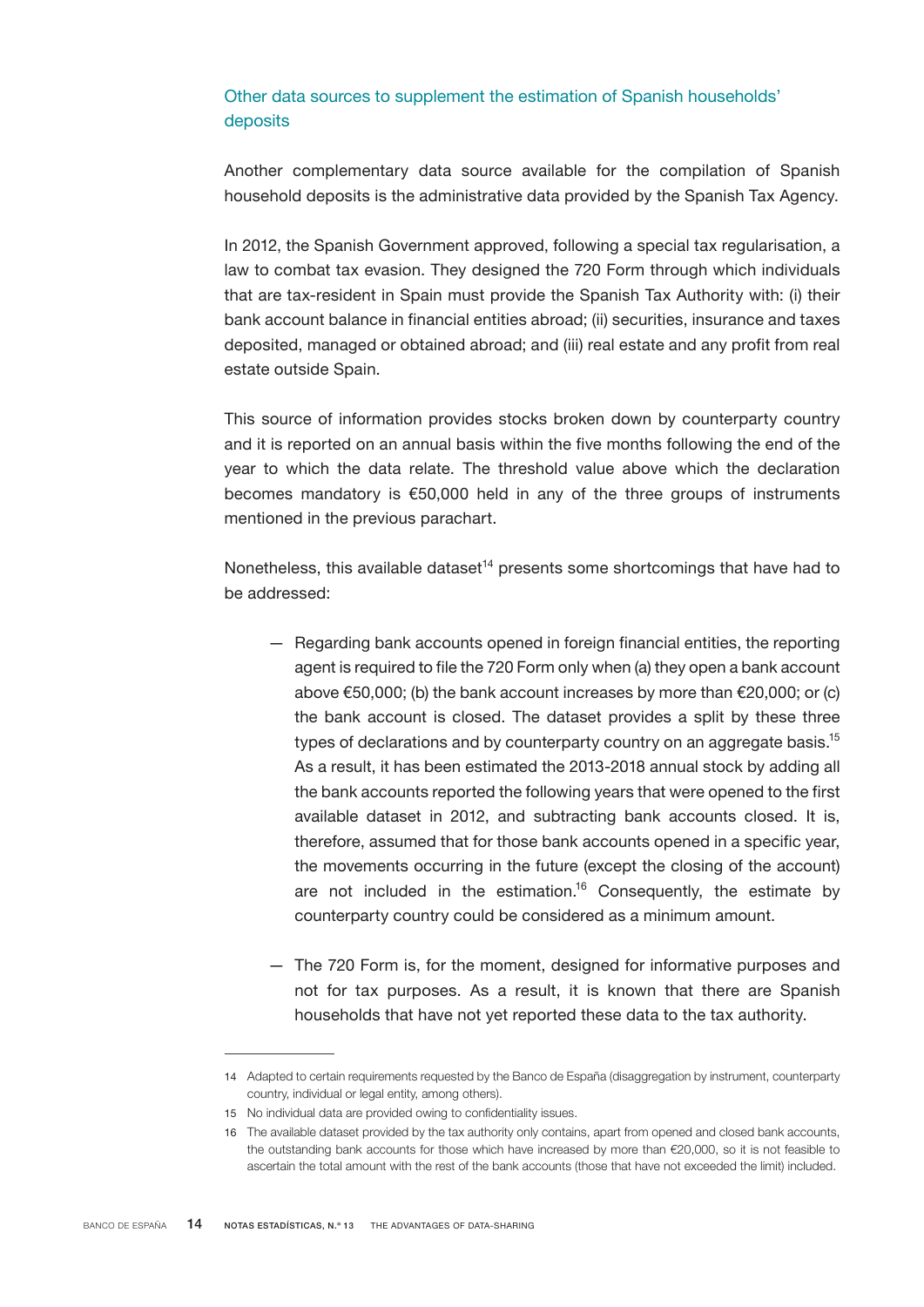Once these administrative data were analysed from 2012 to 2018 on a geochartical basis, it was noted that Spanish individuals had reported a significant amount of bank accounts in financial entities established in Andorra ( $\epsilon$ 1.43 billion in 2018Q4<sup>17</sup>) which had not been provided as a counterpart by any of the data sources previously mentioned (BSI, LBS and direct reporting system). For this reason, and despite the assumptions that are necessary to make, the data provided in the 720 Form vis-à-vis this country have been included in the estimation of Spanish household crossborder deposits.

A closely related piece of information to the Spanish 720 Form is the common reporting standard (CRS) dataset. It was developed in response to the G20 request and approved in 2014 by the Organisation for Economic Cooperation and Development (OECD)<sup>18</sup> owing to the fact that vast amounts of money are kept offshore and go untaxed, with taxpayers failing to comply with tax obligations in their home jurisdiction. Offshore tax evasion is a serious problem for jurisdictions all over the world (OECD, 2017)<sup>19</sup>. Hence, the aim is to help fight tax evasion and to protect the integrity of participating countries' tax systems. This is a new informationgathering and reporting requirement for financial institutions that relies on the financial account-related information of individuals and legal entities tax-resident in a country other than where the financial institution is established. The data are automatically exchanged with other jurisdictions (tax authorities) on an annual basis.<sup>20</sup> Currently, 97 countries have signed an agreement to implement it and the first reporting exercises have been conducted in 2017.

Financial institutions must provide the data broken down by 5 account number types:<sup>21</sup> (i) IBAN (International Bank Account Number), (ii) OBAN (Other Bank Account Number), (iii) ISIN (International Securities Information Number), (iv) OSIN (Other Securities Information Number), and (v) Other (any other type of account number e.g. insurance contract). However, analysing for the first time the 2017 dataset related to Spanish households holding deposits abroad, some shortcomings have been identified as 54% of the total outstanding amount (60% of number of declarations) is not yet classified by any account/instrument type.

The Spanish Tax Authority is currently at a preliminary phase of data-checking and it is expected that the quality of the data will improve in the coming years. Nevertheless, they are performing a test exercise with the 720 Form, with the aim of identifying

<sup>17</sup> Figure based on the estimation method explained above.

<sup>18</sup> Its legal basis is the Convention on Mutual Administrative Assistance in Tax Matters.

<sup>19</sup> OECD (2017), Standard for Automatic Exchange of Financial Account Information in Tax Matters, Second Edition, OECD Publishing, Paris.

<sup>20</sup> The Spanish Tax Authority provides Banco de España with this dataset at the same time as the 720 Form, but referring to a previous year.

<sup>21</sup> See OECD (2017), Standard for Automatic Exchange of Financial Account Information in Tax Matters, Second Edition, OECD Publishing, Paris. Annex 3. Common reporting standard user guide.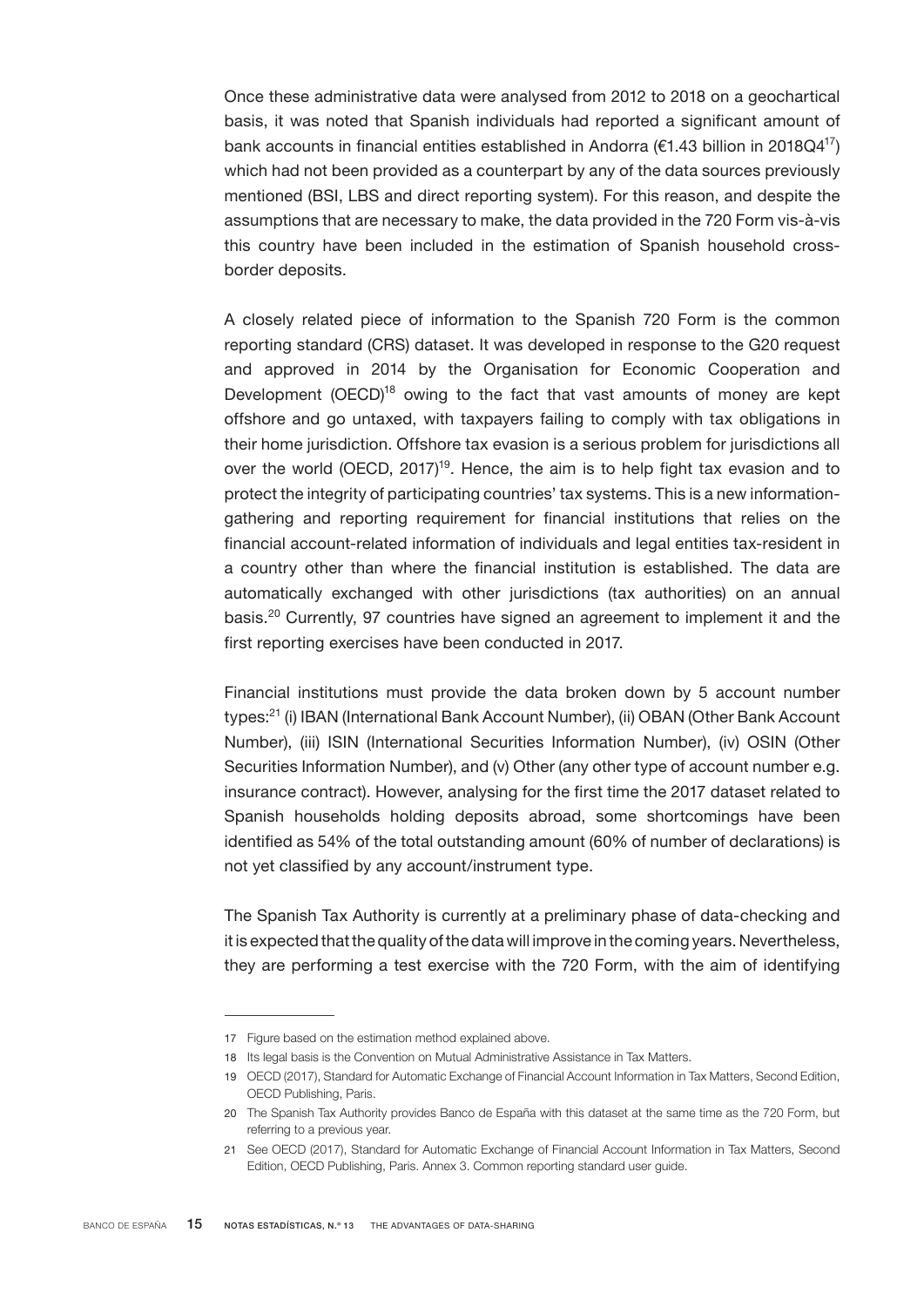<span id="page-15-0"></span>coverage gaps by agent and requiring a 720 Form declaration to be filed by them. As a result, thanks to this CRS dataset, the quality of the 720 data source will be sounder in the coming years and it will enable compilers to keep using it as a complementary data source in the compilation of Spanish households' cross-border deposits, improving the quality of b.o.p./i.i.p. statistics.

In the same context of CRS, there are FATCA (Foreign Account Tax Compliance Act) data. This legislation has been designed and introduced by the US Department of Treasury and the US Internal Revenue Service (IRS) to prevent tax evasion. Hence, the purpose of FATCA is also to encourage better tax compliance by preventing US persons from using foreign banks and other financial organisations in order to avoid US taxation on their income and assets. $22$  The data are, like CRS, automatically exchanged with tax authorities on an annual basis. However, so far these data cannot be used since the US financial institutions do not provide account balances. Nonetheless, they provide dividends and interest received, so an analysis could be done in the future comparing this data with the estimation included in the b.o.p.

# Estimation method implemented in the Spanish b.o.p./i.i.p.

Spanish households' cross-border loans and deposits are compiled through a combination of BSI and LBS mirror data statistics and complemented by a direct reporting system and administrative data sources for those countries not included in the census of BSI or LBS. The compilation method is, thus, based on a defined priority criterion depending on country coverage along with the availability of a household subsector split, as follows:

— Euro area countries

The data provided by euro area countries in BSI and LBS are compared. As Chart 2 depicts, the household counterparty sector follows a very similar path in both datasets from 2014Q4 for both deposits and loans, with the amounts of BSI slightly above LBS figures.

The main reasons for these discrepancies are:

- a) Some countries do not provide the same amount in both datasets although the difference is not significant (Chart 2, area in blue).
- b) BSI census contains more countries than LBS from 2014Q4 (Chart 2, area in brown). These are Estonia, Finland, Greece, Lithuania, Latvia, Malta, Slovenia and Slovakia.

<sup>22</sup> See the US treasury website [\(https://www.treasury.gov/resource-center/tax-policy/treaties/pages/fatca.aspx\)](https://www.treasury.gov/resource-center/tax-policy/treaties/pages/fatca.aspx)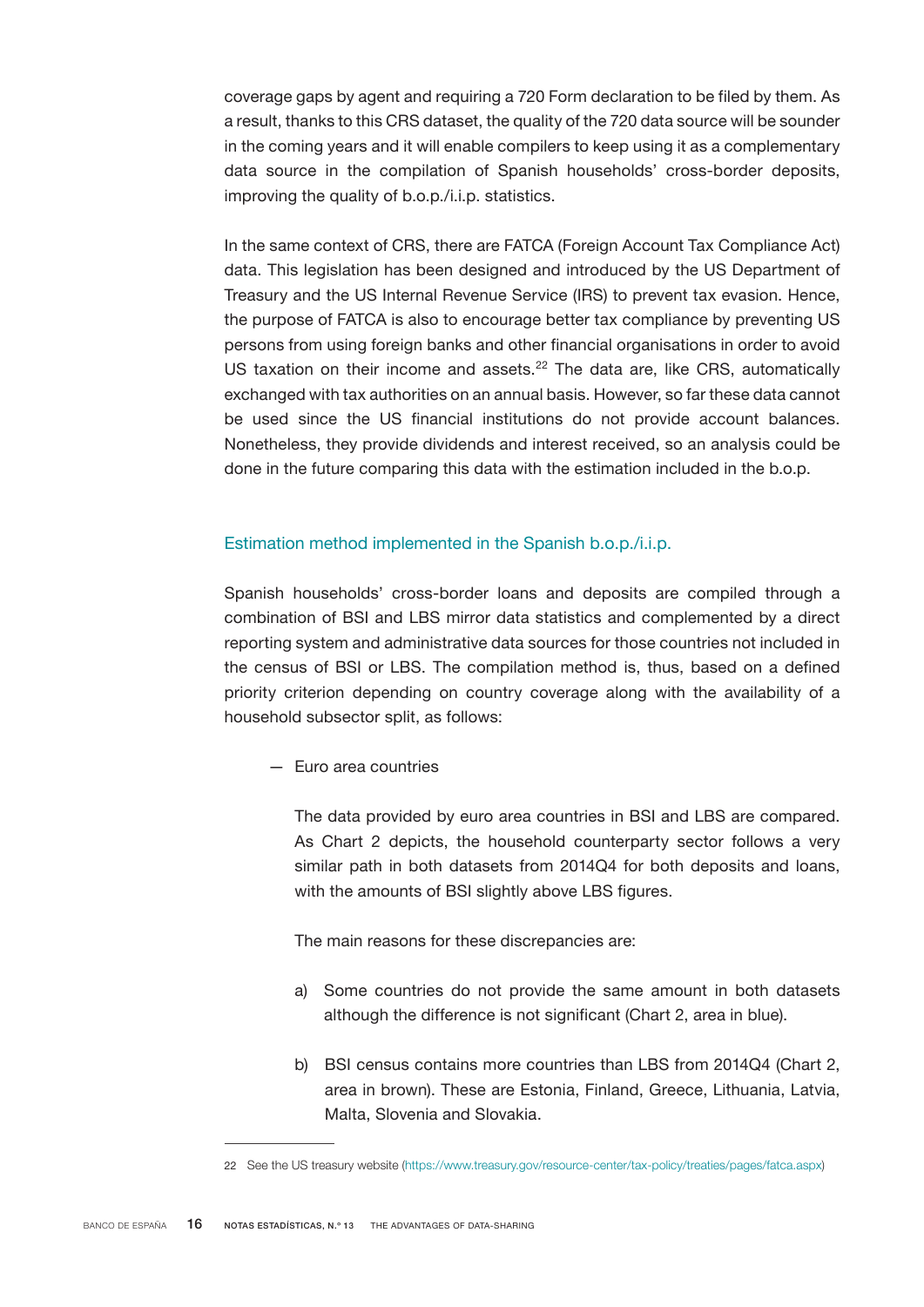#### Chart 2





SOURCES: BIS locational banking statistics (LBS) and ECB balance sheet items statistics (BSI) and author's calculations.

The fact that BSI data contain a complete coverage of euro area countries along with a household subsector split, due to mandatory requirements, in addition to being available earlier than BIS, determines the choice of using the BSI mirror data as the main source in the estimation of Spanish households' cross-border loans and deposits vis-à-vis euro area countries.

*— Non-euro area countries*

A distinction is made between different scenarios, summarized in the chart shown in Box 1.

The priority criterion is as follows:

1 A country provides LBS loans or deposits broken down by household subsector for any quarter. In this case, this source is chosen to compile the statistic. If this information is missing at some point in time (providing only aggregate figures of non-banks or non-financial sectors), bilateral positions can be estimated by applying to non-reported quarters the weighted average of households in non-financial sectors or non-banks (as available). E.g. Australia provides a household split from 2017Q4 and bilateral positions can be estimated backwards applying the weighted average of households from 2017Q4 to 2019Q2<sup>23</sup> of non-bank

<sup>23</sup> The latest LBS period available.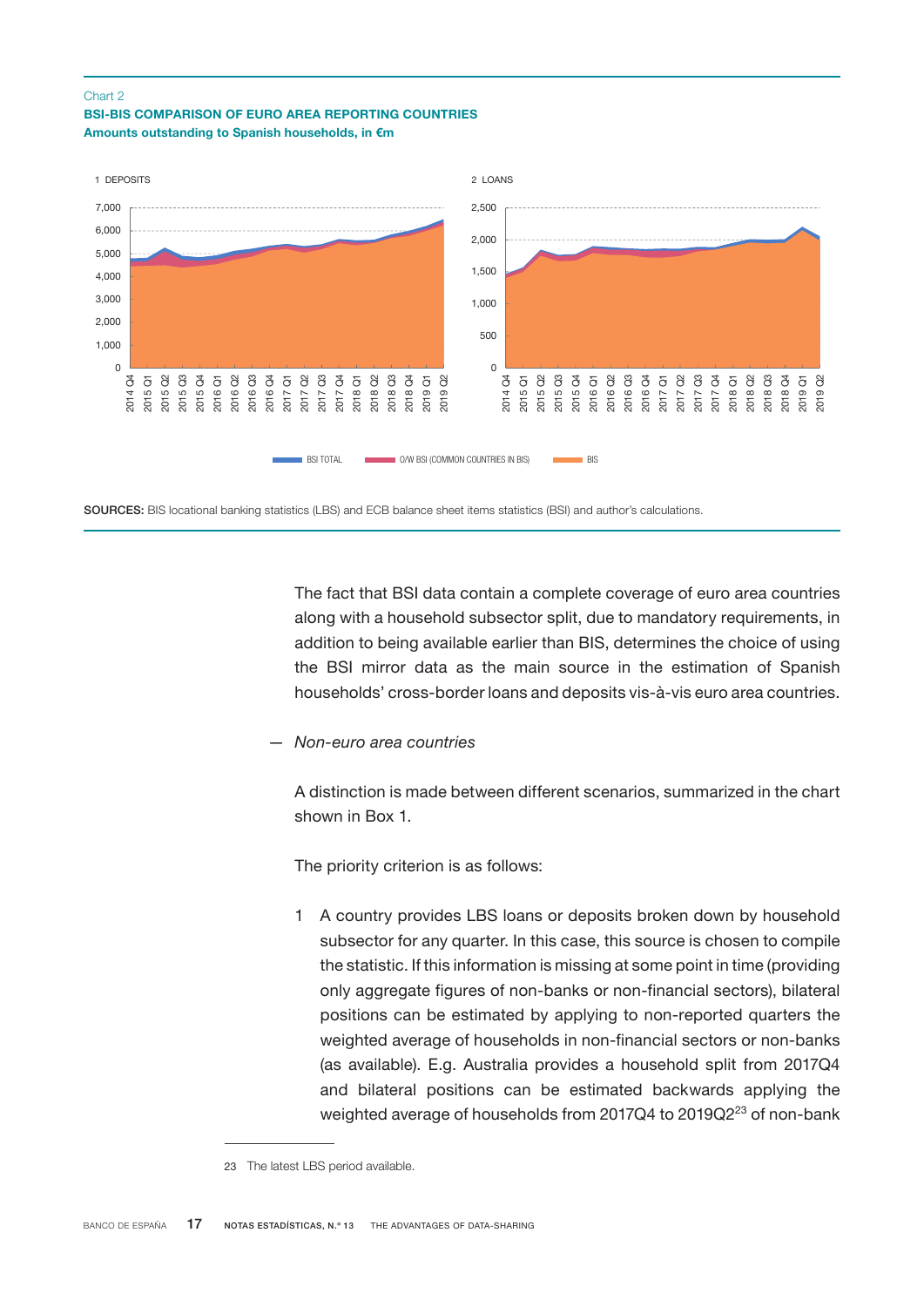#### Box 1

#### SUMMARY OF PRIORITY CRITERION FOR THE COMPILATION OF SPANISH HOUSEHOLDS' CROSS-BORDER LOANS AND DEPOSITS IN THE B.O.P./I.I.P. FOR EACH COUNTERPARTY COUNTRY



SOURCE: Author's elaboration.

a t=1,2,3,...,n stands for quarterly periods (1 is the first reporting quarter and n the last one); ES stands for Spain; k stands for countries providing household sector vis-à-vis Spain; N stands for non-financial sectors; P stands for non-bank sector.

**b** Only for deposits and significant countries.

sectors (as it provides only a bank/non-bank sectors split in the missing periods). The weighted average remains stable throughout all the available periods. Nevertheless, closer monitoring is necessary so that if the weighted average proves volatile, the estimation could be improved through a moving average.

2 A country has always provided LBS loans or deposits broken down by non-bank financial and non-financial sectors as the most detailed breakdown. The data are chosen and the estimation of the household subsector is based on the weighted average of households of other reporting countries in each quarter. E.g. the US solely provides a non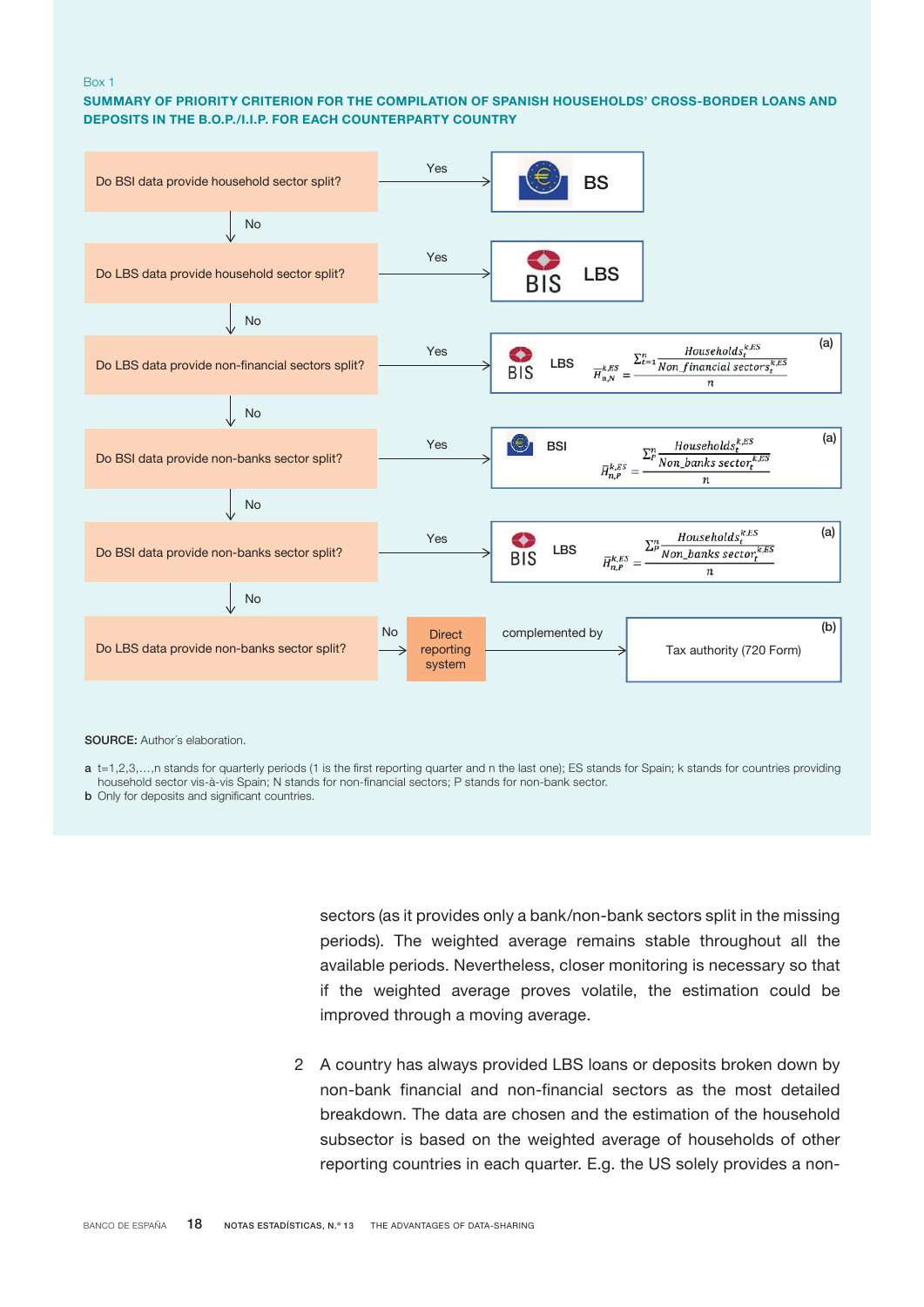<span id="page-18-0"></span>bank financial/non-financial sector split, so bilateral household positions for the whole time series can be estimated applying the weighted average of this sector in all available countries.<sup>24</sup>

- 3 A country provides LBS loans or deposits broken down by bank and non-bank sector as the most detailed breakdown:
	- a) If it is an EU (non-euro) area country, BSI data are prioritised as they cover the same detailed level and they are available earlier. The household subsector estimation method applied is the same as explained above in scenario 2. E.g. Bulgaria (only deposits), Czech Republic, Croatia, Hungary, Poland and Romania.
	- b) If an extra EU area country is involved, the data are chosen and the estimation method explained in scenario 2 is applied. E.g. Jersey, Panama, Bahrain, Chile or Mexico, among others.
- 4 A country does not provide either BSI or LBS data. Data from the Spanish direct reporting system are used as minimum amounts.
- 5 A country not covered by any of the three above-mentioned data sources. The 720 Form, only for deposits, is used in significant cases. E.g. Andorra.

As the periodicity and availability of LBS data differs to that required for the compilation of the b.o.p./ i.i.p., the way to address this limitation is as follows: for the monthly b.o.p., the transactions provided by the direct reporting system are used; and for the quarterly i.i.p., all the transactions and other flows reported by the direct reporting system are accumulated to the last available quarter. Once the latest update of LBS data is available, the data are replaced.

# **Results**

Chart 3 shows how the unique use of the Spanish direct reporting system for the compilation of households' cross-border deposits and loans is not feasible since, owing to the nature of this sector, many individuals do not reach the reporting threshold and, thus, these operations are not covered.

Therefore, the use of complementary data sources through the mirror data approach better reflects the financial situation of Spanish households holding deposits or

<sup>24</sup> The US estimation based on all available countries could be refined and a possible enhancement is under consideration (e.g. basing it on a close group of countries or the use of FATCA data if possible in the future).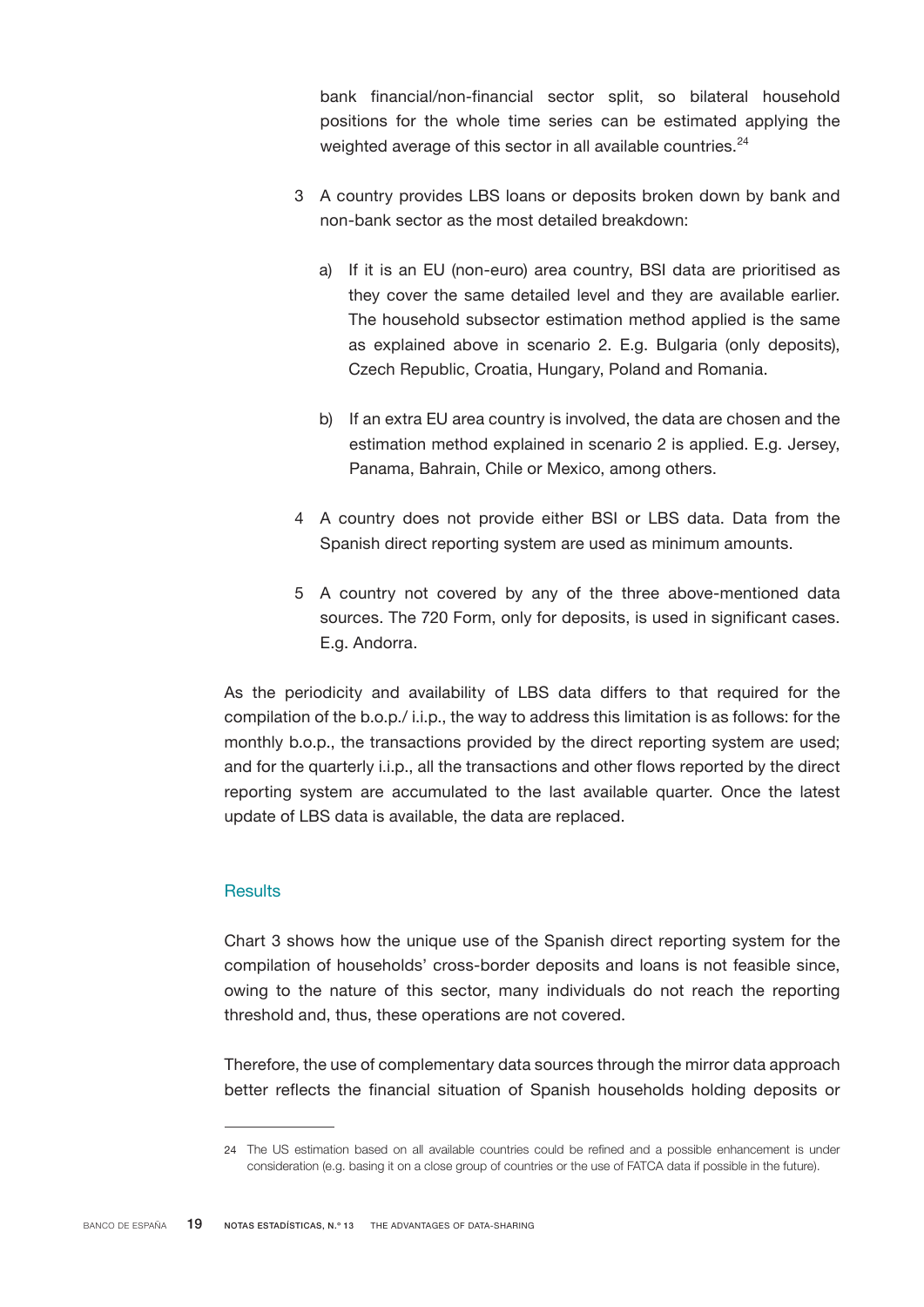#### Chart 3

# DATA COVERAGE OF SPANISH HOUSEHOLDS' CROSS-BORDER DEPOSITS AND LOANS BY DATA SOURCE Amounts outstanding, in €m, at end-December 2018



receiving loans abroad. Furthermore, administrative data, such as the 720 Form, help to complement and improve the estimation of deposits.

Chart 4 shows the final estimate of cross-border deposits and loans held by the Spanish household sector and included in the i.i.p. from two perspectives: data source composition (Charts 4.1 and 4.2) and geochartical area composition (Charts 4.3 and 4.4).

Regarding deposits, Chart 4.1 shows that, in the last five years, the BSI mirror data source covers an average of 36.5% relative to the average total amount. Regarding the LBS mirror data source, it covers an average of 54.4%. From the 720 Form provided by the Spanish Tax Authority, the amount included in the estimation covers an average share of 9%. And finally, the amounts included from the Spanish direct reporting system are not significant and hardly impact the total figures, accounting an average share of 0.1%.

In terms of geochartical area composition, Chart 4.3 shows that, in the last five years, Spanish households have held deposits in euro area countries totalling an average of 36% relative to the average total amount. The most representative countries are France, Germany and Luxembourg, covering the 75% of the average euro area total amount. Regarding EU non-euro area countries, these account for an average of 13%. And finally the average outstanding amount in non-EU countries represents the 51% and the most representative countries are Switzerland, Andorra and United States, covering an average of 88% in terms of the average non-EU area total amount.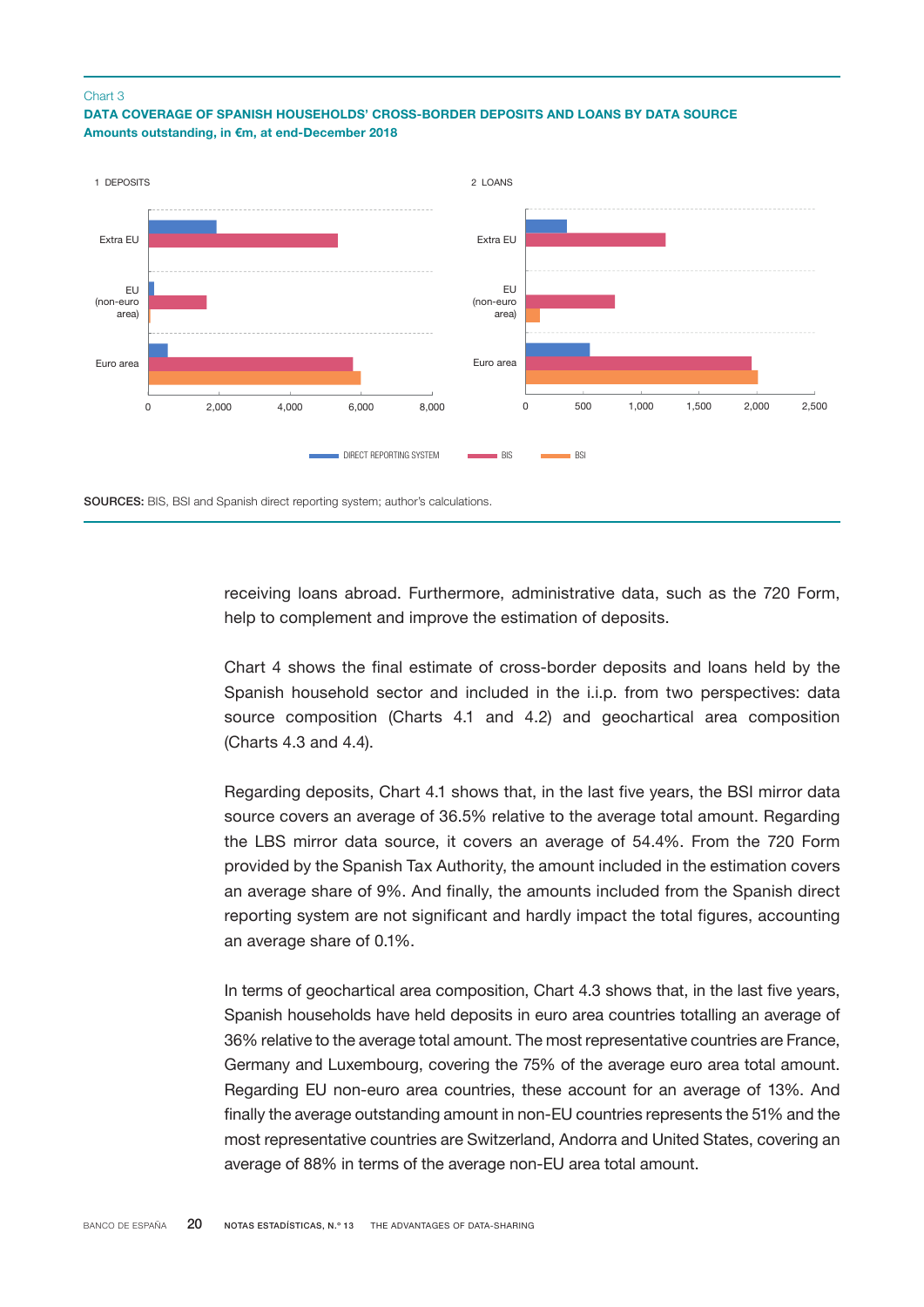### SPANISH HOUSEHOLDS' CROSS-BORDER DEPOSITS AND LOANS INCLUDED IN THE INTERNATIONAL INVESTMENT **POSITION** Amounts outstanding, in €m Chart 4



1 DEPOSITS, DATA SOURCE COMPOSITION

2 LOANS, DATA SOURCE COMPOSITION

SOURCES: BIS, BSI, 720 Form and Spanish direct reporting system; author's calculations.

Regarding loans, Chart 4.2 shows that in the last five years, the BSI mirror data source covers an average share of 46% and LBS mirror data source covers an average share of 53%. Finally, from the Spanish direct reporting system, the amount included in the estimation covers an average share of 1%.

In terms of geochartical area composition, Chart 4.4 shows that, in the last five years, Spanish households have received loans from euro area countries totalling an average share of 46%. The most representative countries are, as well as deposits,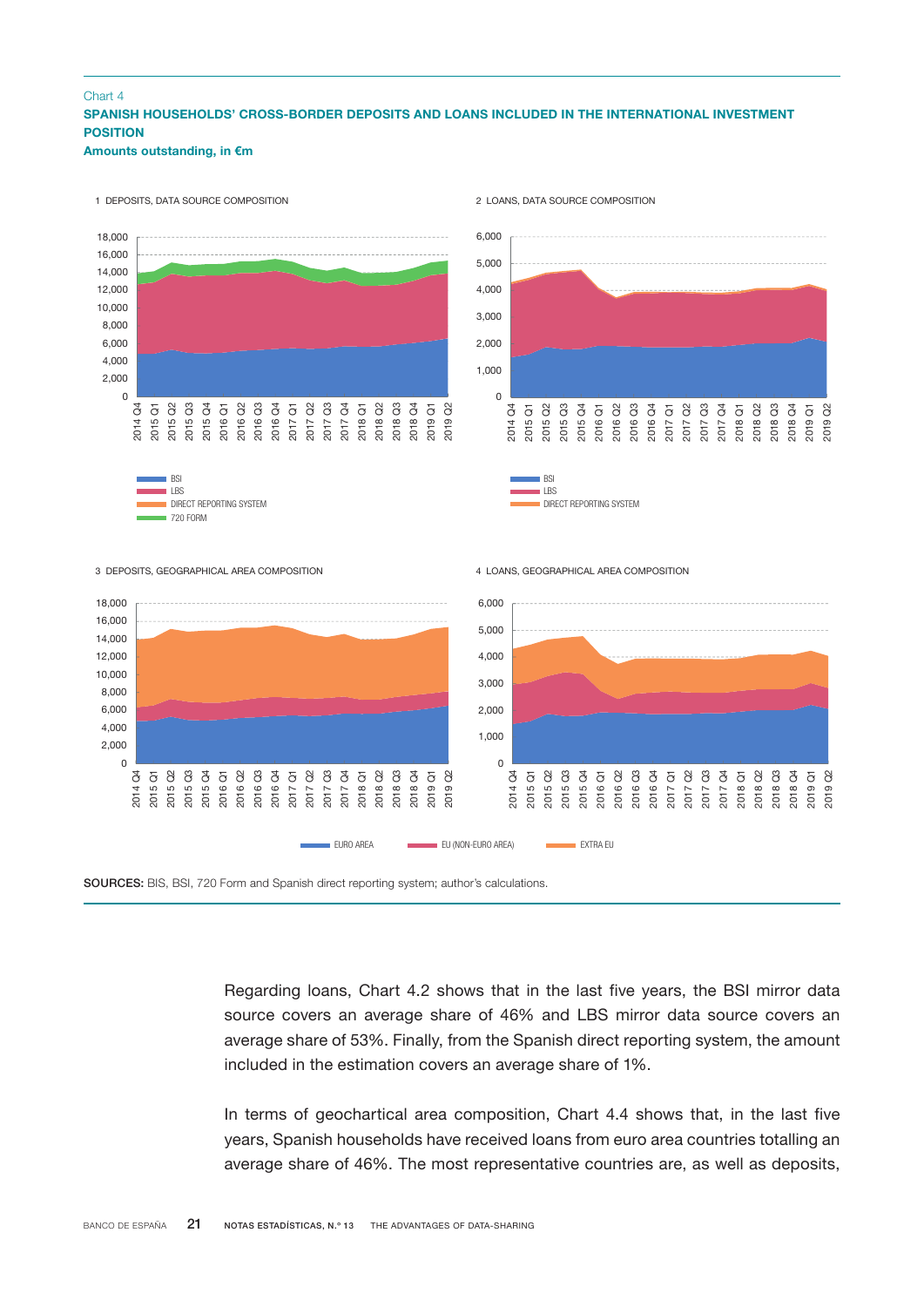<span id="page-21-0"></span>France, Germany and Luxembourg, covering an average of 69%. Regarding EU noneuro area countries, these represent an average of 23%. And finally, the average outstanding amount in non-EU countries represents the 31% with Switzerland the most representative country.

# 2.2 Insurance technical reserves

In 2017 the Working Group in Financial Accounts (WG FA) and External Statistics (WG ES), of the European System of Central Banks (ESCB),<sup>25</sup> agreed to launch a stock-taking exercise to have a better understanding of national practices regarding the statistical recording of assets held abroad for the household sector.<sup>26</sup> 25 out of 28 countries participated in this exercise and they provided some details about data sources and compilation methods involving households. The results showed that less than half of the countries are still not compiling insurance, pension and standardised guarantee schemes for household sector in b.o.p./i.i.p. and national accounts statistics. This is because either the amounts are negligible or the data are not available (this may be related to the high cost of obtaining this information in relation to its relevance). In an attempt to resolve this data gap, the outcome of the exercise highlighted the use of existing newer data sources (e.g. Solvency II data) to obtain a better coverage of cross-border insurance schemes. Spain was one of the countries that had not been able to estimate this instrument in the Spanish household sector until the last benchmark revision<sup>27</sup> carried out in 2019.

The international transactions reporting system (ITRS) - the main data source used for the compilation of historical b.o.p./i.i.p. data until 2012 - and subsequently the Spanish direct reporting system for the compilation of b.o.p./i.i.p. of non-bank financial and non-financial sectors, did not provide any details about this financial instrument. However, investigating the availability of new data sources, it was found that cross-border insurance policies held by Spanish households were significant.

Since 2016, the ECB has provided to NCBs financial activity data from insurance corporations placed in euro area countries under Regulation (EU) No 1374/2014 of

<sup>25</sup> Committees and Working Groups of the Eurosystem/the ESCB are responsible for drafting documents and conducting analysis on matters to be discussed by the decision-making bodies of the Eurosystem and the ESCB, covering different areas such as monetary policy, banking supervision and statistics, among others. The decisions taken at the Governing Council and the General Council meetings are based on the work of the Committees of the Eurosystem/the ESCB.

<sup>26</sup> The results were assessed in a dedicated workshop named "Estimating households' foreign assets/liabilities", which resulted in a number of follow-up actions to enhance the regular production of b.o.p./i.i.p. statistics for the household sector.

<sup>27</sup> Benchmark revisions are a coordinated major European revision carried out at least once every five years to incorporate new data sources and major changes in international statistical methodology. They ensure a maximum degree of consistency within national accounts: the longest possible time series as well as consistency across Member States and between domains.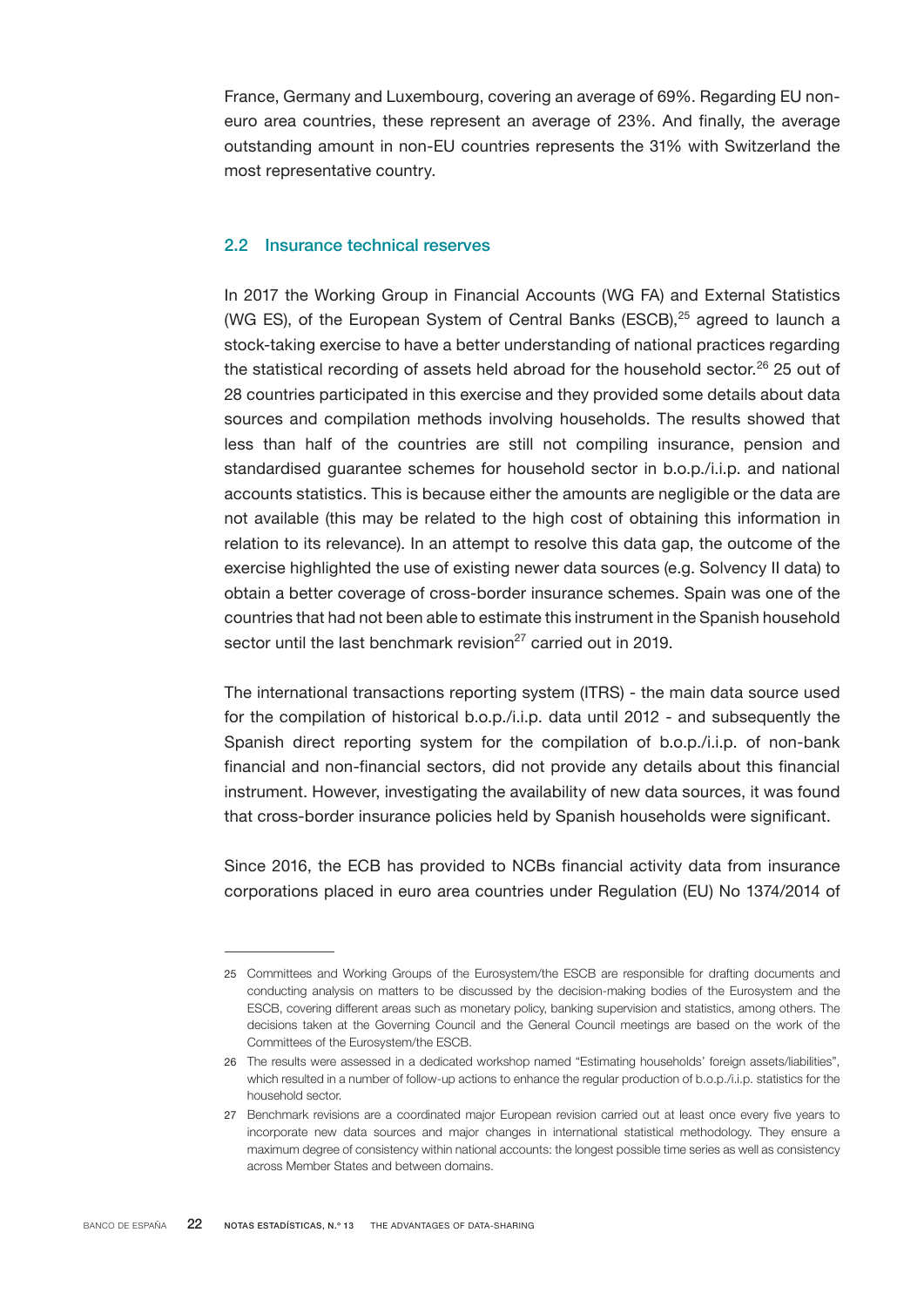the European Central Bank of 28 November 2014 on statistical reporting requirements for insurance corporations (ECB/2014/50).

The reporting population consist of insurance corporations resident in the territory of the relevant euro area Member State ("host approach"), in accordance with ESA 2010. Nevertheless, in order to limit the administrative burden and avoid the duplication of tasks, NCBs may derive the data required under this Regulation from data collected by national competent authorities (NCAs) for supervisory purposes (Solvency II).<sup>28</sup> This latter approach, while potentially not in line with ESA 2010 as the data are compiled following the "home approach", is acceptable as long as the difference with the "host approach" data is not deemed significant (Guideline (EU) ECB, 2016).<sup>29</sup>

Insurance corporations shall provide the relevant NCB, on a quarterly basis, with end-of-quarter stock data on assets and liabilities.<sup>30</sup> On the asset side, they provide non-life insurance technical reserves  $(ITRs)^{31}$ , and on the liabilities side they provide ITRs broken down by life and non-life type. They provide the counterparty country of all these data except by line of business, which is provided on an annual basis (see Table 2).

This dataset is based on a census rather than a sample. Entities are required to report: (i) on a quarterly basis until at least 80% of the total market share of insurance corporations is covered in each euro area Member State; (ii) on an annual basis until reaching 95% share of the total market; and (iii) a reduced set of information to all the rest, normally small entities.

Regarding timeliness, reporting agents shall transmit to the relevant NCB or NCA the required quarterly data, at the latest, five weeks following the end of the quarter to which the data relate; and the annual data, at the latest, 14 weeks following the end of the year to which the data relate. This reporting arrangement has been in place since 2016.

Therefore, the fact that the ECB provides NCBs with full access to data reported by each Euro Area Member State enables compilers to derive Spanish policyholders' ITRs assets vis-à-vis insurers in the Euro Area using the geochartic counterpart information of insurance corporations' liabilities in ITRs. The Regulation does not require insurance corporations to provide the counterparty sector, nevertheless only light assumptions are needed to derive the data.

<sup>28</sup> See Directive 2009/138/EC of the European Parliament and of the Council of 25 November 2009 on the takingup and pursuit of the business of Insurance and Reinsurance (Solvency II).

<sup>29</sup> NCBs that wish to adjust their data may, on a voluntary and best efforts basis, derive host approach data from data collected in accordance with the home approach. For this purpose, bilateral contacts and exchanges of data may take place between the NCBs concerned (Guideline, 2016).

<sup>30</sup> Also quarterly revaluation adjustments or financial transactions, where applicable.

<sup>31</sup> It relates to financial claims of ICs against reinsurance corporations based on life and non-life reinsurance policies.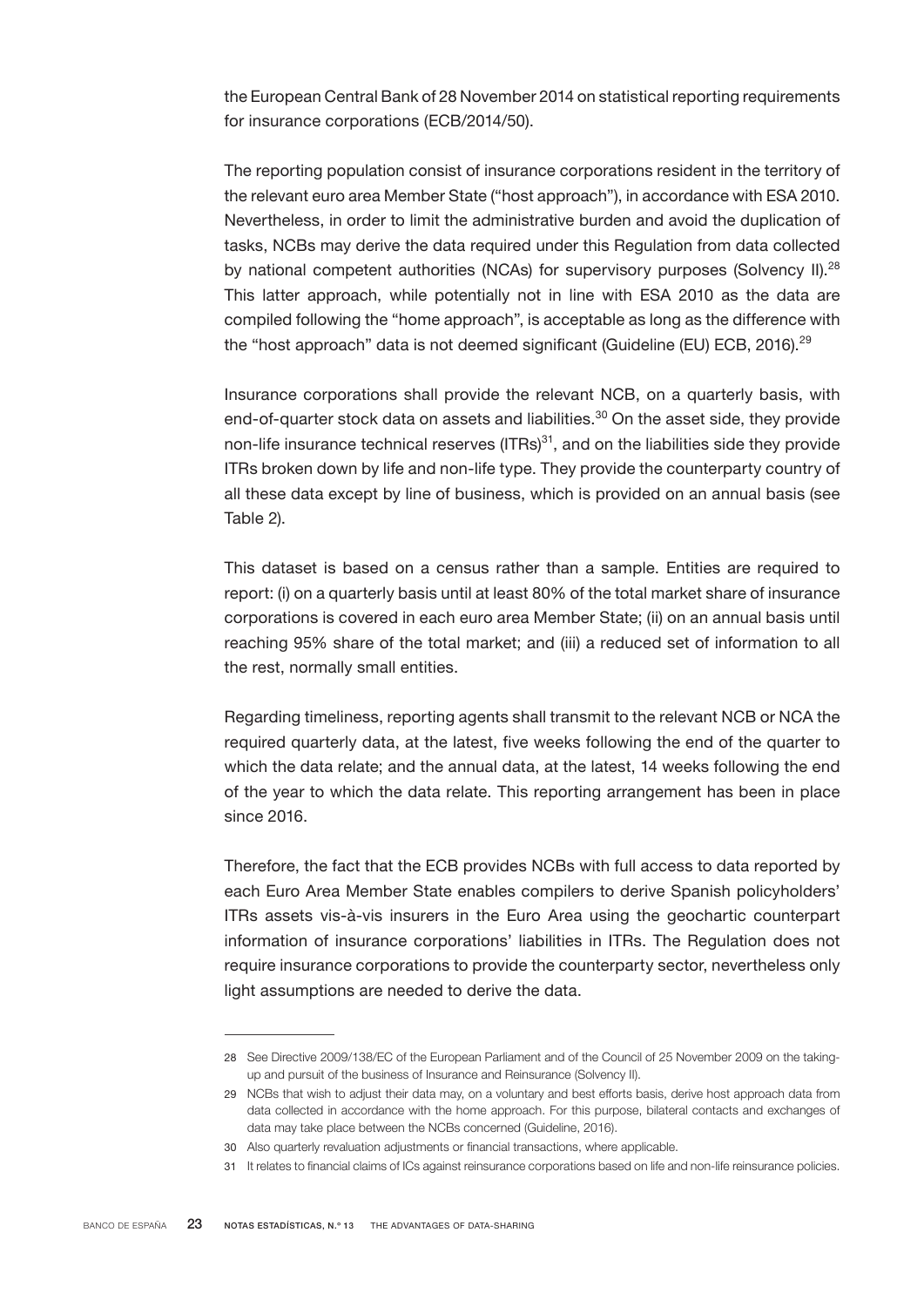### STATISTICAL REPORTING ITRS REQUIREMENTS FOR INSURANCE CORPORATIONS Insurance technical reserves Table 2

|                                       |            | Euro area |                                                                                        | Rest of the world                                                         |                                           |
|---------------------------------------|------------|-----------|----------------------------------------------------------------------------------------|---------------------------------------------------------------------------|-------------------------------------------|
|                                       | Total      | Domestic  | Euro area Member States<br>other than domestic<br>(country- by-country<br>information) | Non-participating<br>Member States<br>(country-by-country<br>information) | Main counterparties<br>outside the EU (a) |
| Assets                                |            |           |                                                                                        |                                                                           |                                           |
| Non-life insurance technical reserves | <b>SUM</b> | Quarterly | Quarterly                                                                              | Quarterly                                                                 | Quarterly                                 |
| Liabilities                           |            |           |                                                                                        |                                                                           |                                           |
| Insurance technical reserves          | <b>SUM</b> |           |                                                                                        |                                                                           |                                           |
| Life ITRs                             | <b>SUM</b> | Quarterly | Quarterly                                                                              | Quarterly                                                                 | Quarterly                                 |
| Of which:                             |            |           |                                                                                        |                                                                           |                                           |
| Unit-linked                           | Quarterly  |           |                                                                                        |                                                                           |                                           |
| Non unit-linked                       | Quarterly  |           |                                                                                        |                                                                           |                                           |
| Pension entitlements                  | Quarterly  |           |                                                                                        |                                                                           |                                           |
| Defined contribution schemes          | Quarterly  |           |                                                                                        |                                                                           |                                           |
| Defined benefit schemes               | Quarterly  |           |                                                                                        |                                                                           |                                           |
| Hybrid schemes                        | Quarterly  |           |                                                                                        |                                                                           |                                           |
| Non-life ITRs                         | <b>SUM</b> | Quarterly | Quarterly                                                                              | Quarterly                                                                 | Quarterly                                 |
| By line of business                   | Quarterly  | Annual    | Annual                                                                                 | Annual                                                                    | Annual                                    |

SOURCE: Regulation (EU) No 1374/2014 of ECB (Part 3, Table 1a-1b); author's elaboration.

a Country-by-country information for Brazil, Canada, China, Hong Kong, India, Japan, Russia, Switzerland, USA.

On the one hand, it is assumed that life ITRs should, by definition, be held by households. Hence, these data have been included in the household sector of the Spanish i.i.p./b.o.p, with Luxembourg<sup>32</sup> the most significant country (more than 50%) of the total amount), followed by Ireland, France, Portugal and Belgium.

On the other hand, non-life ITRs could be held by any sector and not only by households. However, analysing the figures by line of business<sup>33</sup> vis-à-vis Spain (see Chart 5), approximately 80% of the total amount comprises reinsurance<sup>34</sup>, this being allocated on the basis of its nature (insurance for insurance companies) in the Spanish insurance sector. Therefore, these data are also covered in the dataset provided by the Spanish insurance corporations<sup>35</sup> to the Banco de España and they are already included in the b.o.p./i.i.p. The remaining non-life ITRs (Chart 5, in dark orange) have still not been taken into account because it would be necessary to estimate a sector breakdown in order to allocate a weight to the household sector.

<sup>32</sup> Bilateral exchanges with Luxembourg confirmed the same figure.

<sup>33</sup> Available on an annual basis (see Table 2).

<sup>34</sup> An insurer may protect against an unexpectedly large number of claims, or exceptionally heavy claims, by taking out a reinsurance policy with a reinsurer (16.16, ESA 2010).

<sup>35</sup> A comparison exercise was performed to verify non-bilateral asymmetries.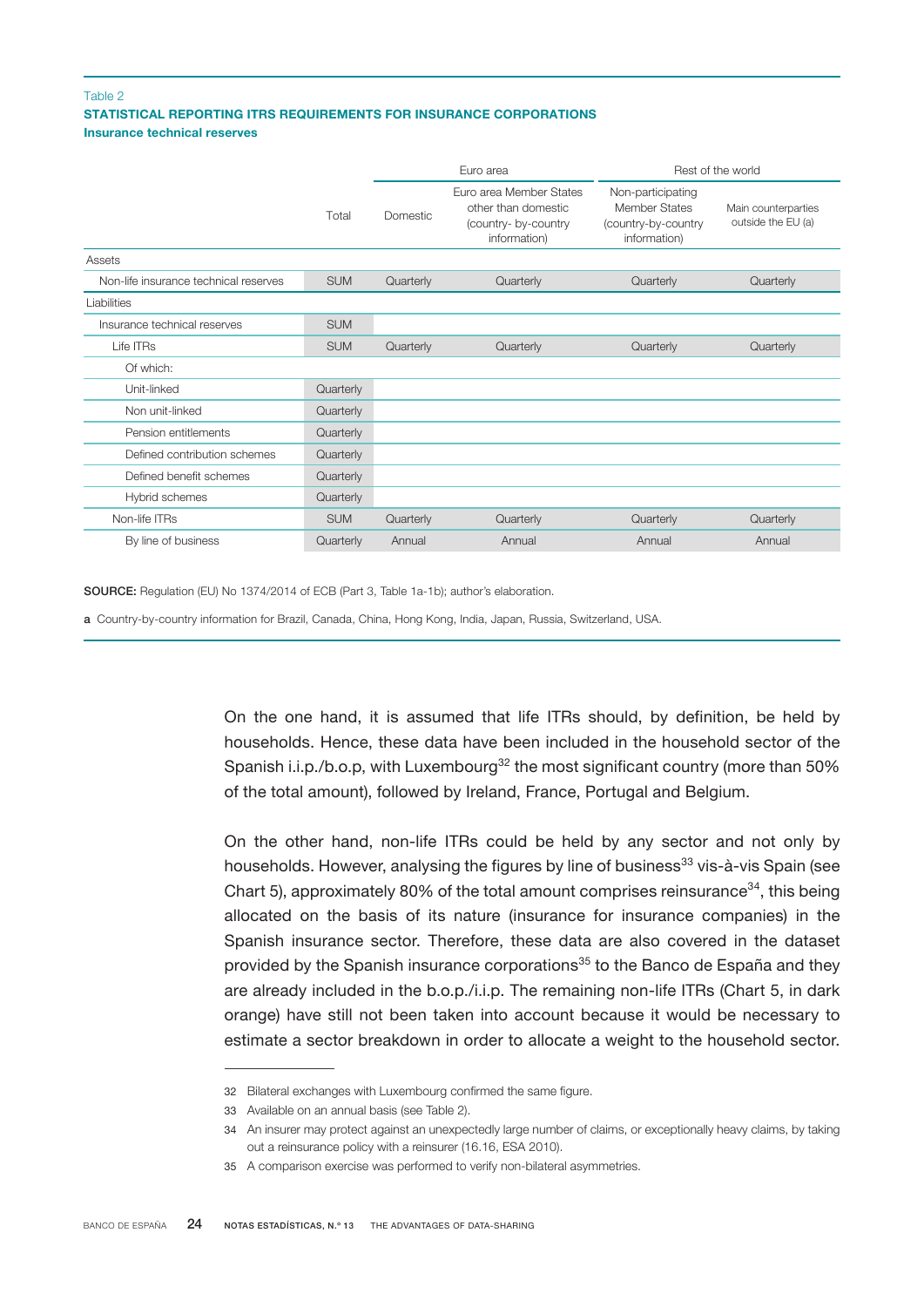#### <span id="page-24-0"></span>Chart 5

NON-LIFE INSURANCE TECHNICAL RESERVES ON THE LIABILITIES SIDE OF EURO AREA INSURANCE CORPORATIONS VIS-À-VIS SPAIN

Amounts outstanding, in €m



This is a possible enhancement that it has still not considered owing to the low weight of these data in relation to the total amount.

As the Regulation only covers euro area Member States, this data source has been complemented, as well as deposits, by the 720 Form provided by the Spanish Tax Authority. As explained in the deposits chapter, one of the three categories which individuals that are tax-resident in Spain must provide comprises securities, insurance and taxes deposited, managed or obtained abroad if, as a whole, they total more than  $\epsilon$ 50,000. In subsequent years, the form must be re-submitted if they increase by more than €20,000.

Regarding insurance data, these contain life insurance policies as well as life or temporary annuities held in insurance corporations abroad. Taking this information on a geochartical basis, the 2012-2018 annual stock is estimated by the same method used in household cross-border deposits. As a result, it was noted that the non-euro area countries where Spanish households hold significant amounts of insurance policies are United Kingdom and Andorra. Consequently, the data referring to these two countries have been included in the cross-border insurance assets of the Spanish household sector.

# **Results**

As data provided by the ECB Regulation are available from 2016 and data provided by the 720 Form is available from 2012, it has been necessary to estimate a historical series of household cross-border ITRs assets to be included in external statistics.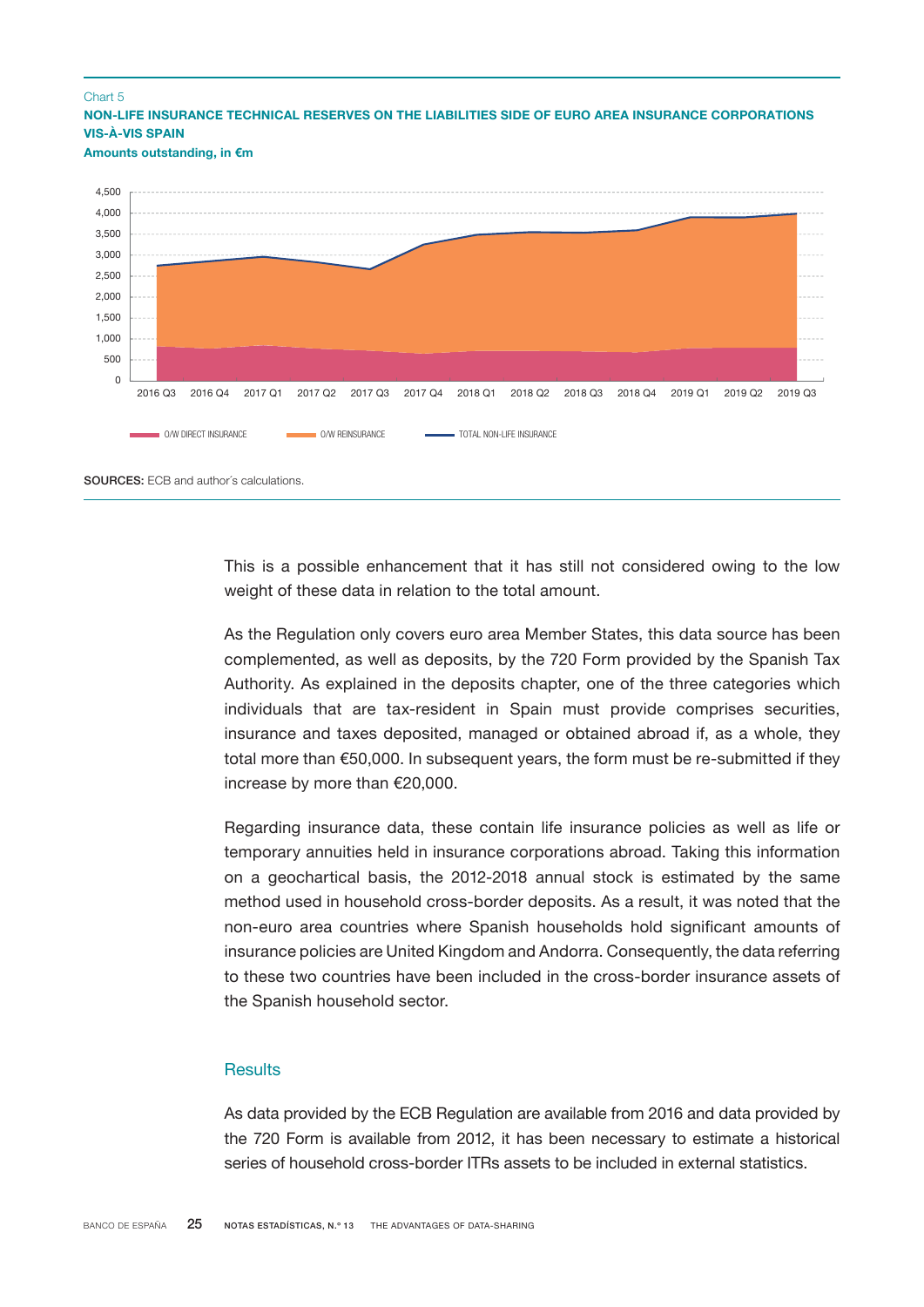#### Chart 6

SPANISH HOUSEHOLDS' CROSS-BORDER LIFE INSURANCE TECHNICAL RESERVES INCLUDED IN THE INTERNATIONAL INVESTMENT POSITION (I.I.P.)

Amounts outstanding, in €bn



A relevant consideration when estimating the historical series was the information confirmed on the bilateral exchange with Luxembourg, which provided more details about the product composition of the life ITRs<sup>36</sup>, these mainly comprising unit-linked products. This is a type of insurance product which, unlike a pure insurance policy, enables the holder to combine an investment portfolio in a range of qualified investments with the coverage of an insurance policy.

Hence, given the similar characteristics of unit-linked products and investment funds, the estimation of the historical series $37$  is based on the evolution of Spanish households' shares in investment funds issued by the seven counterparty countries (LU, IE, BE, PT, FR, AD and GB) and contrasted with the evolution of ITRs held by Spanish insurance corporations and issued by non-residents, and the life-insurance premiums paid by Spanish households to these countries.

Chart 6 shows the final estimated series of the ITRs assets held by the Spanish household sector in the i.i.p. The Regulation dataset used as mirror data covers an average of 84% of the total amount, and it is complemented by the administrative data source provided by the Spanish Tax Authority (720 Form).

<sup>36</sup> NCBs are required to provide life insurance technical reserves by line of business on an aggregate basis, as no counterparty country composition is required (See Table 2)

<sup>37</sup> It was decided to estimate data backwards until 1999, the first year when stocks began to be significant.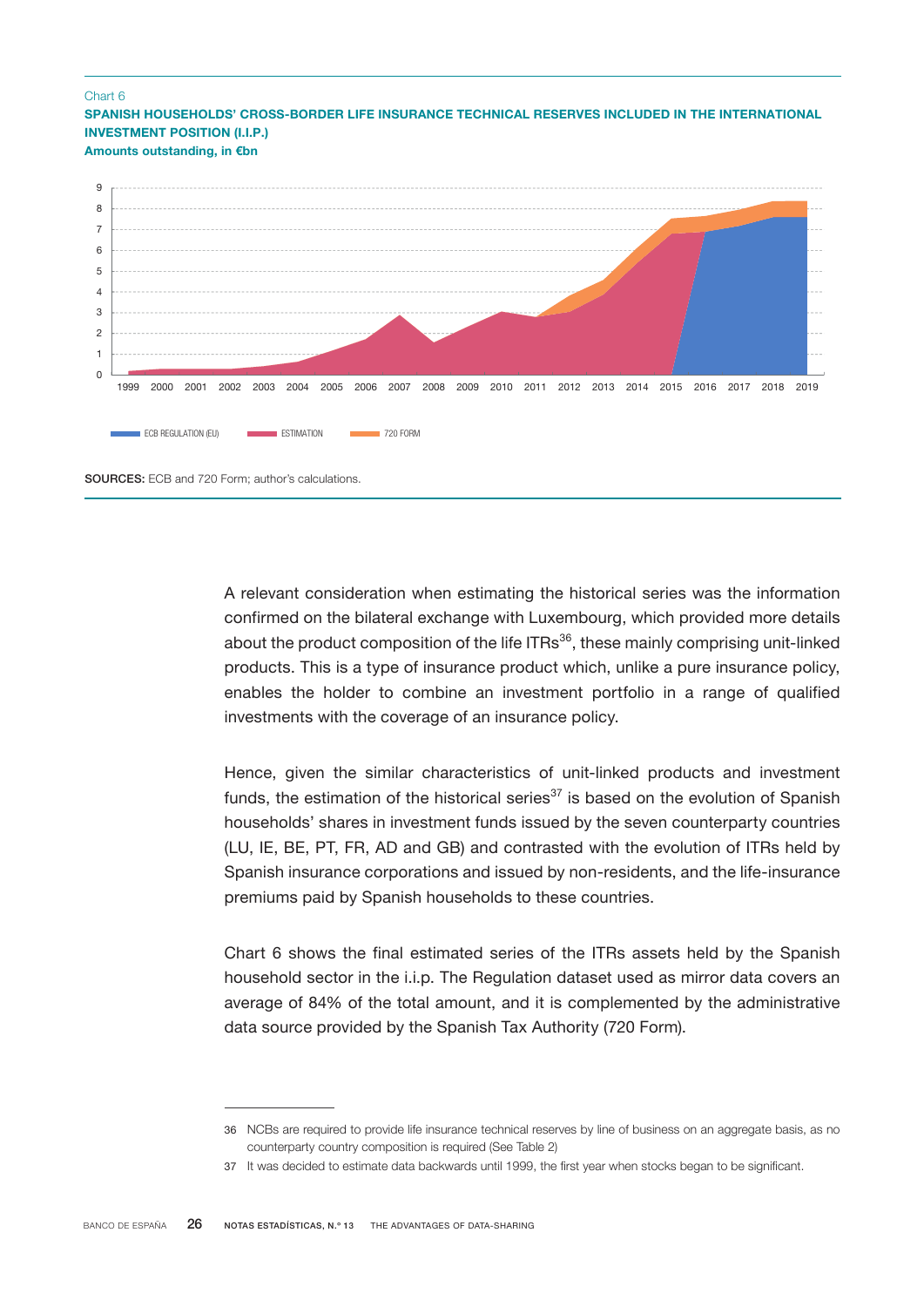# <span id="page-26-0"></span>2.3 Securities

Another relevant instrument in the households' balance sheet is the foreign securities holdings. B.o.p. compilers often rely, for the compilation of securities, on information provided by local custodians. However, they face difficulties in compiling securities holdings held abroad via non-resident custodians. To address this challenge, the ESCB provides a database that, used as mirror data, allows compilers to cover these missing data for euro area custodians.

In the case of Spain, however, both securities deposited in Spain and securities in custody abroad are covered by the direct reporting system. Nonetheless, the availability of an alternative data source provided by the ESCB allows to cross-check the data and find possible shortcomings that must be taken into account.

# The Spanish compilation system

The securities compilation system for the compilation of Portfolio Investment, Reserve assets and Direct Investment (for quoted securities) dates from 2001.<sup>38</sup>

The Spanish compilation system relies primarily on monthly direct reporting by Spanish holders and custodians. The reporting systems are based in a security-bysecurity and holder-by-holder declaration. This information is supplemented with the Centralised Securities Database (CSDB).

Table 3 shows an approximation to the securities compilation system. For some sectors (mainly the non-bank financial sectors under supervision with the exception of the money market funds), securities deposited in Spain are declared directly by both the holder and the custodian. Although the chosen data source in the compilation of b.o.p./i.i.p. is that provided by the holder, the two datasets are cross-checked to identify possible errors. For non-financial sectors, the securities held in Spain are provided by custodians. Regarding securities deposited abroad, there is direct reporting by the holder for all sectors.

Therefore, the compilation of households' securities in custody abroad relies on information provided by the holders to Banco de España through the direct reporting system.

From January 2013 onwards, Banco de España obliges all natural and legal persons resident in Spain (other than payment service providers registered in the official

<sup>38</sup> Data collection is covered by Law 19/2003 on transactions with the foreign sector and by Royal Decree 1360/2011 on reporting obligations to the Banco de España under Banco de España's Circulars 1/2012, 4/2012, 3/2013 and 4/2017.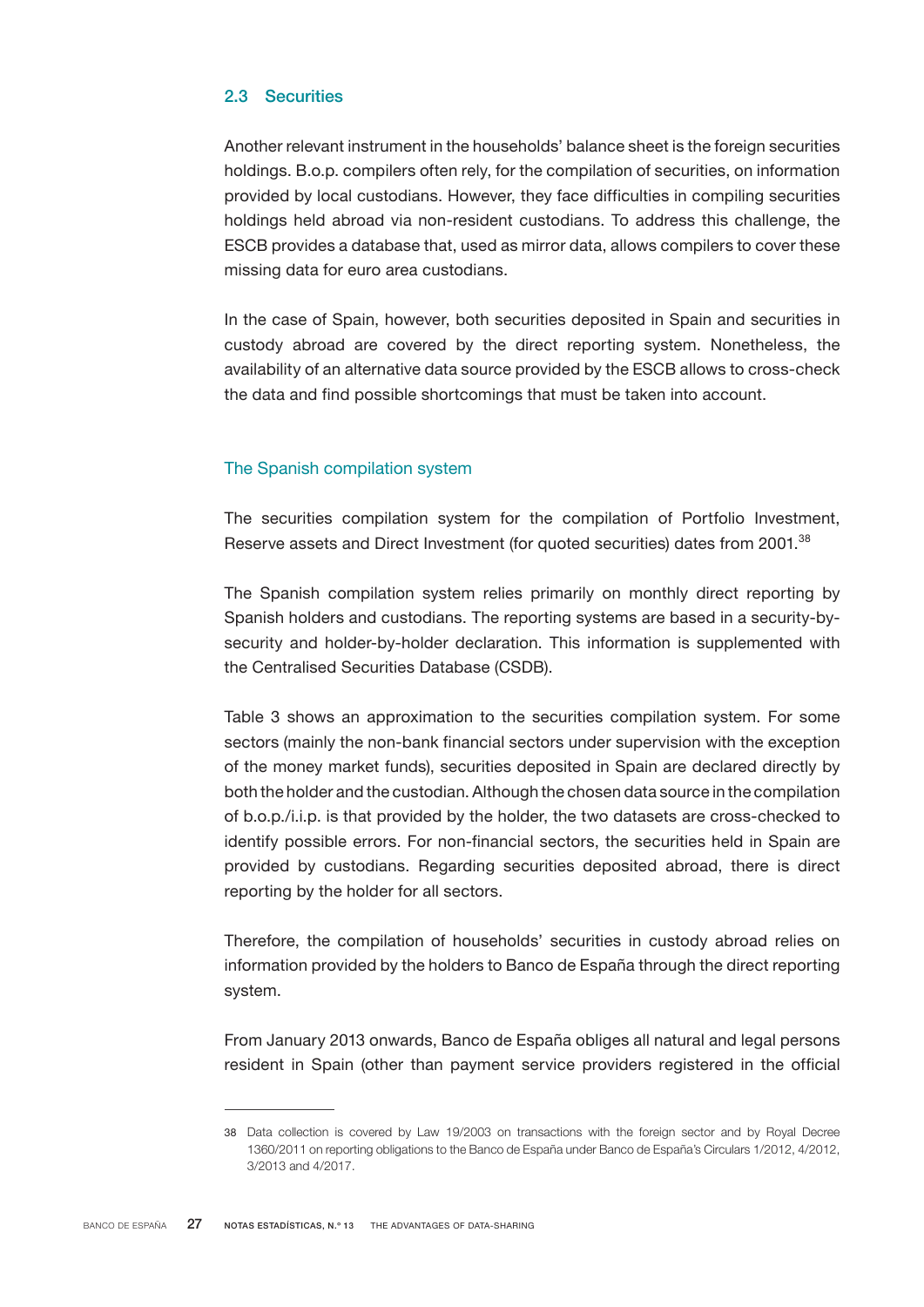#### SPANISH SECURITIES COMPILATION SYSTEM Table 3

| Sector of the holder                                                   | Non-resident Issuers                 |                  | Resident Issuers              |                    |  |
|------------------------------------------------------------------------|--------------------------------------|------------------|-------------------------------|--------------------|--|
|                                                                        | In a resident custodian              | Abroad           | In a resident custodian       | Abroad             |  |
| <b>Resident Sectors</b><br>S.1                                         |                                      |                  |                               |                    |  |
| Banco de España<br>S.121                                               | Direct reporting<br>Direct reporting |                  |                               |                    |  |
| Deposit-taking corporations,<br>S.122<br>except the Central Bank       | Direct reporting                     |                  | Direct reporting              |                    |  |
| S.123 Money market funds (MMFs)                                        | Direct/Custodian<br>reporting        | Direct reporting | Direct/Custodian<br>reporting | Direct reporting   |  |
| Non-MMF investment funds<br>S.124                                      | Custodian reporting                  | Direct reporting | Direct/Custodian<br>reporting | Direct reporting   |  |
| S.128 Insurance corporations                                           | Direct/Custodian<br>reporting        | Direct reporting | Direct/Custodian<br>reporting | Direct reporting   |  |
| Other Financial corporations                                           | Custodian reporting                  | Direct reporting | Custodian reporting           | Direct reporting   |  |
| S.13 General Government                                                | Custodian reporting                  | Direct reporting | Custodian reporting           | Direct reporting   |  |
| S.11 Non-financial corporations                                        | Custodian reporting                  | Direct reporting | Custodian reporting           | Direct reporting   |  |
| S.14/S.15 Households and Non-profit<br>institutions serving households | Custodian reporting                  | Direct reporting | Custodian reporting           | Direct reporting   |  |
| S.2 Non-resident holders                                               |                                      |                  | Custodian reporting           | Mixed approach (a) |  |

SOURCE: author's elaboration.

a Portfolio investment liabilities are calculated as the net balance of all cross-border custody holdings between issuers, central securities depository data (CSDs), custodians and resident end-investors.

> registers of the Banco de España) to report their transactions and positions with non-residents, giving sufficient details about securities directly deposited in a nonresident custodian. The exemption threshold is the same as for loans and deposits of €1 million. Besides the threshold, which depends on the amount of the transactions and/or balances of the year immediately before, there are two declaration forms, one detailed and the other summary. Detailed declaration includes the ISIN code (from January 2014) and the country of the custodian (from January 2018). The summary reporting form (which is annual and provides solely total assets and liabilities) should be filed if the amount of neither the balances nor the transactions exceeds €50 million. The summary reporting form is distributed taking into account the detailed form. However, the distribution is made for instrument, country, currency and NACE activity, but not for country of the custodian (until 2018) and ISIN codes.

> Figures under the simplification threshold are distributed by item using estimates, and the portion assigned to portfolio assets is logically unallocated by ISIN. The results obtained after the distribution of the summary reporting show that the weight of the securities deposited abroad represent the 46% of the total amount declared, followed by other equity, deposits and loans. And the weight of the distributed amount in securities abroad (including the summary and the detailed declaration) represents the 75%.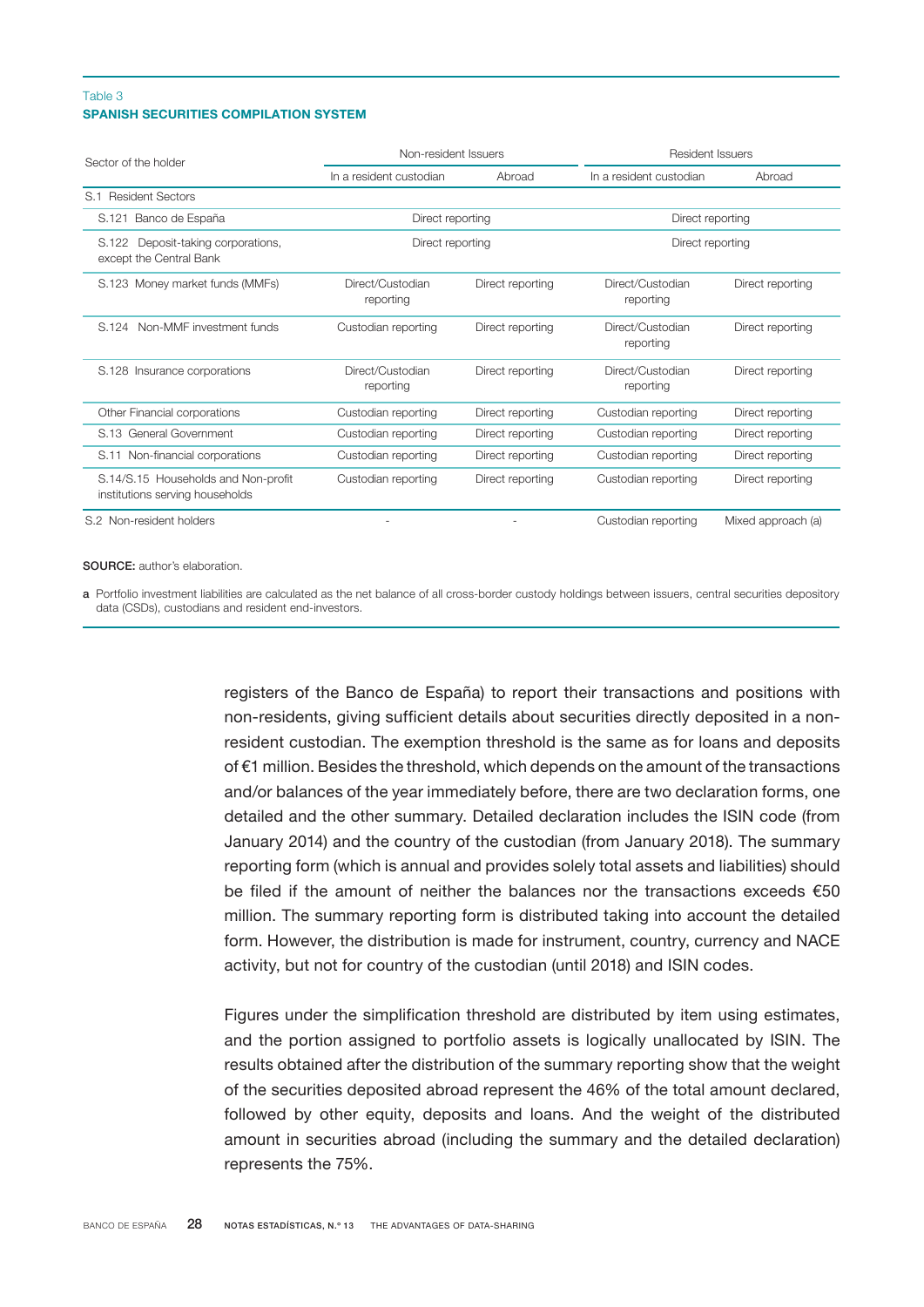#### <span id="page-28-0"></span>Chart 7

SPANISH HOUSEHOLDS' CROSS-BORDER SECURITIES INCLUDED IN THE INTERNATIONAL INVESTMENT POSITION (I.I.P.) Amounts outstanding, in per cent, at end-December 2018



Chart 7 shows the current composition of Spanish households' cross-border securities broken down by issuer and custodian area. At end-December 2018, when the country of custodian is provided in the direct reporting system and thus, a distribution of the summary form is taken by this item, a further analysis can be made. As can be seen in the chart, 87% (78% EA issuer and 9% non-EA issuer) of the total amount is covered by the Spanish custodian reporting. The remaining amount (13%) is covered by the direct reporting form provided by the Spanish holder.

At the same time, since 2014 the ESCB has made available another data source that could be useful for the compilation of households' holdings of securities abroad. This is the Eurosystem's Securities Holdings DataBase (SHSDB). Therefore, this complementary data source could be useful for checking the current direct reporting used and, if applicable, it could be switched for the euro area countries.

# The ESCB Securities Holdings Statistics

The SHSDB has been compiled by the ESCB since the beginning of 2014 and is based on a security-by-security system broken down by instrument type, issuer/ holder country and further classifications.<sup>39</sup>

The Regulation and the Guideline set the requirements that holders and custodians have to submit to the respective NCB: (i) holdings of securities by resident investors; (ii) securities held in custody on behalf of investors resident in other euro area

<sup>39</sup> The legal basis for collecting SHS data is laid down in Regulation ECB/2012/24 and subsequent amendments. This Regulation is complemented by Guideline ECB/2013/7 and subsequent amendments, which sets out the procedures to be followed by NCBs when reporting to the ECB.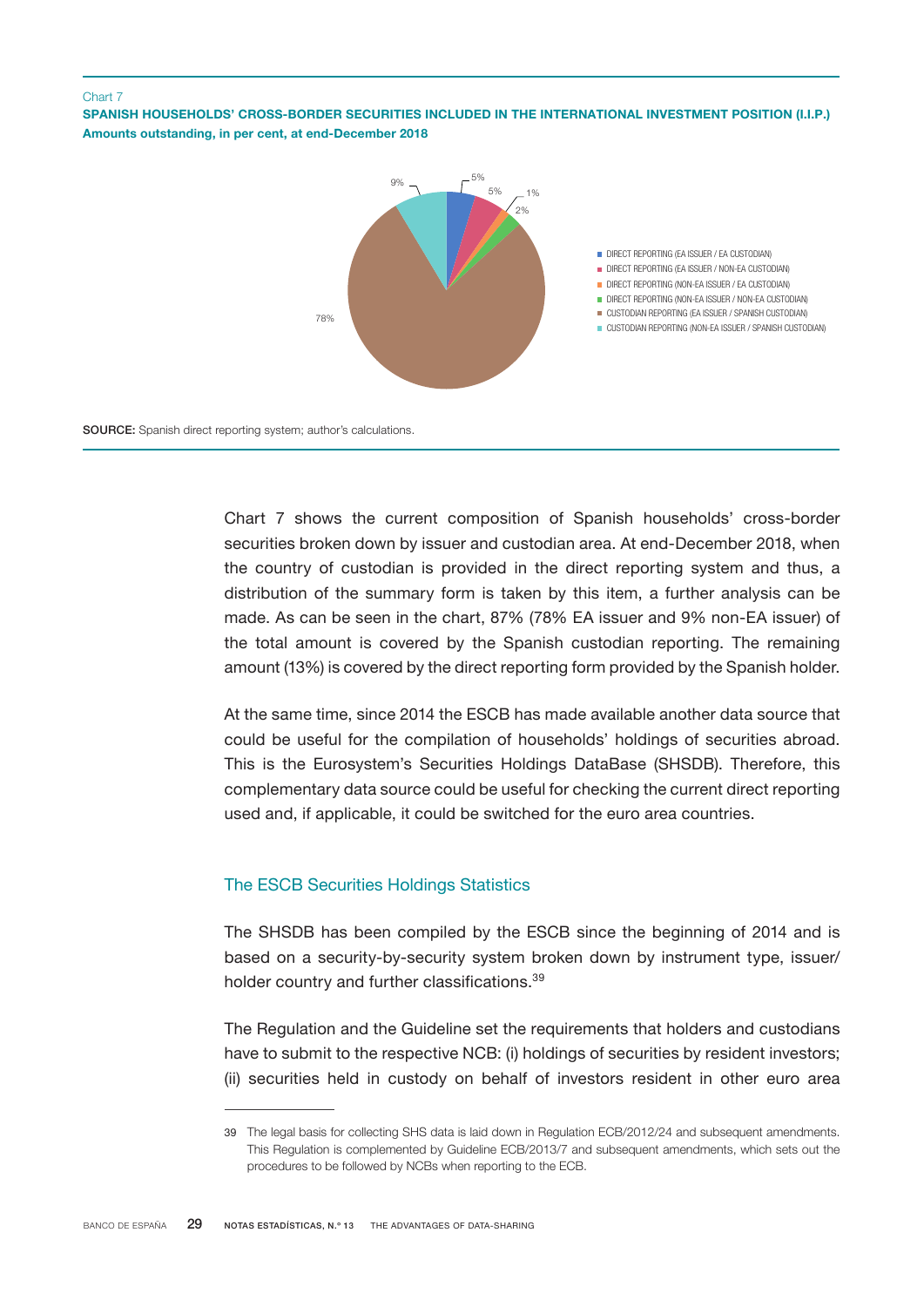<span id="page-29-0"></span>Member States (the so-called third party holdings, TPH); and (iii) securities issued by euro area entities held in custody with resident custodians on behalf of non-euro area resident investors.

These data are consolidated by the ECB and disseminated to contributing NCBs via the Securities Holdings DataBase (SHSDB), so that they may be integrated into national statistics and compared, where appropriate, with a direct declaration.

# Comparing TPH with the direct reporting system

Data on holdings by Spanish households deposited in custodians located in euro area countries (regardless of the country the issuer of the securities is located in) or deposited in non-EA custodians but issued by EA countries are provided by both the holder in the Spanish direct reporting system (Chart 7, blue colours) and also by the custodian in the TPH data of the SHSDB, e.g. Italian securities held by Spanish households in the custody of German or Italian intermediaries. Hence, whenever possible, both datasets could be compared at ISIN level and at the country of the custodian basis to check the data and to help determine which best covers these kinds of securities.

In the comparison exercise, TPH figures at end 2018 are around 20% higher than direct reporting, which firstly suggests that direct reporting might be incomplete. Nonetheless, analysing the data by country of the custodian (once the summary reporting form is distributed), there are differences between some countries such as Belgium, Luxembourg and Germany that they are currently being assessed.

There are some limitations that makes it difficult to conclude.

*— Risk of wrong sectorization*

As compilers of TPH, some cases have been identified in which the sector of the non-resident holder is not properly declared by custodians, confusing financial and non-financial sector. The main limitation is that a check is not possible.

*— Risk of duplication*

Cases in which the data could be duplicated because they are reported by the non-resident custodian data (TPH) and are also included by the Spanish security compilation system. This is the case of resident investment fund distributors which sell foreign investment funds in Spain.<sup>40</sup> On the one

<sup>40</sup> Circular 3/2013 on the reporting of transaction and balances in securities establishes that these kinds of entities, in addition to custodians, are also obliged to report these data.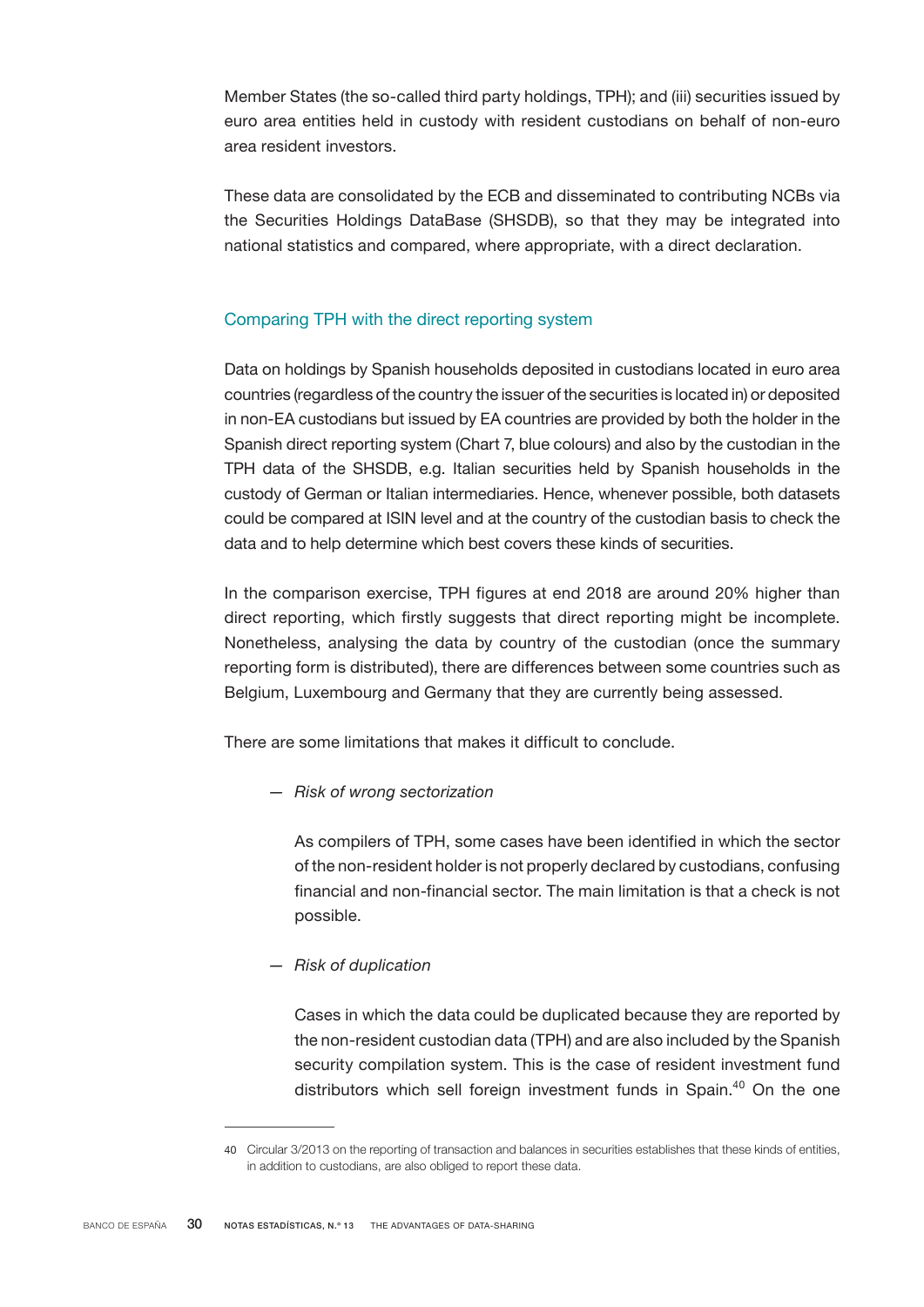<span id="page-30-0"></span>hand, even though it was not really a custodian, this entity must provide the Spanish investor shares in the custodian dataset $41$  and, on the other hand, the foreign management entity or custodian reports the data to the corresponding authority. Hence, if the TPH data are intended to be directly used in the compilation of Households´ securities in custodians abroad, it is necessary to take into account these cases in order to avoid duplications.

Cases where the custodian country by ISIN is not the same in both datasets, e.g. an ISIN issued in Japan whose custodian country is Japan in the direct reporting system and yet the TPH reports Germany as the custodian country. This case could generate duplicity if the TPH is used to cover the euro area and the direct reporting system to cover the non-euro area.

*— Lack of sufficient detail*

As 75% of Spanish households' holdings of securities abroad are unallocated by ISIN and the custodian country is estimated, this hampers checking the data with TPH at ISIN level.

In conclusion, it has been decided to use the direct reporting system for the compilation of households' securities abroad until the TPH figures are confirmed with additional information, contacting the reporting countries bilaterally.

# 2.4 Real estate

Within the accounting framework of the national accounts and the b.o.p./i.i.p., real estate assets are always considered to be the property of the economy in which they are located. Accordingly, the ownership of a real estate asset cannot directly give rise to an external asset or liability. If a resident household owns such an asset, it is assumed that, instead of owning the asset itself, the household owns a notional company, resident in the same country as the real estate asset, which in turn owns the asset. Therefore, foreign investment in real estate abroad is reflected in the b.o.p./i.i.p. as direct investment assets.

Until 2013, assets in real estate abroad included in direct investment figures were estimated by the method of accumulation of flows, using data from the settlement system (ITRS) and including an estimate of the distribution of the amounts under the simplification threshold. From the stocks at December 2012, the direct reporting system, described before in this paper, provides transactions and stocks abroad

<sup>41</sup> In Spain, there should be an agreement between the Spanish entity distributor and the management entity in order not to duplicate reporting (see Law 35/2003 on Collective Investment Institutions). However, in this example each entity is located in a different country and this law does not apply.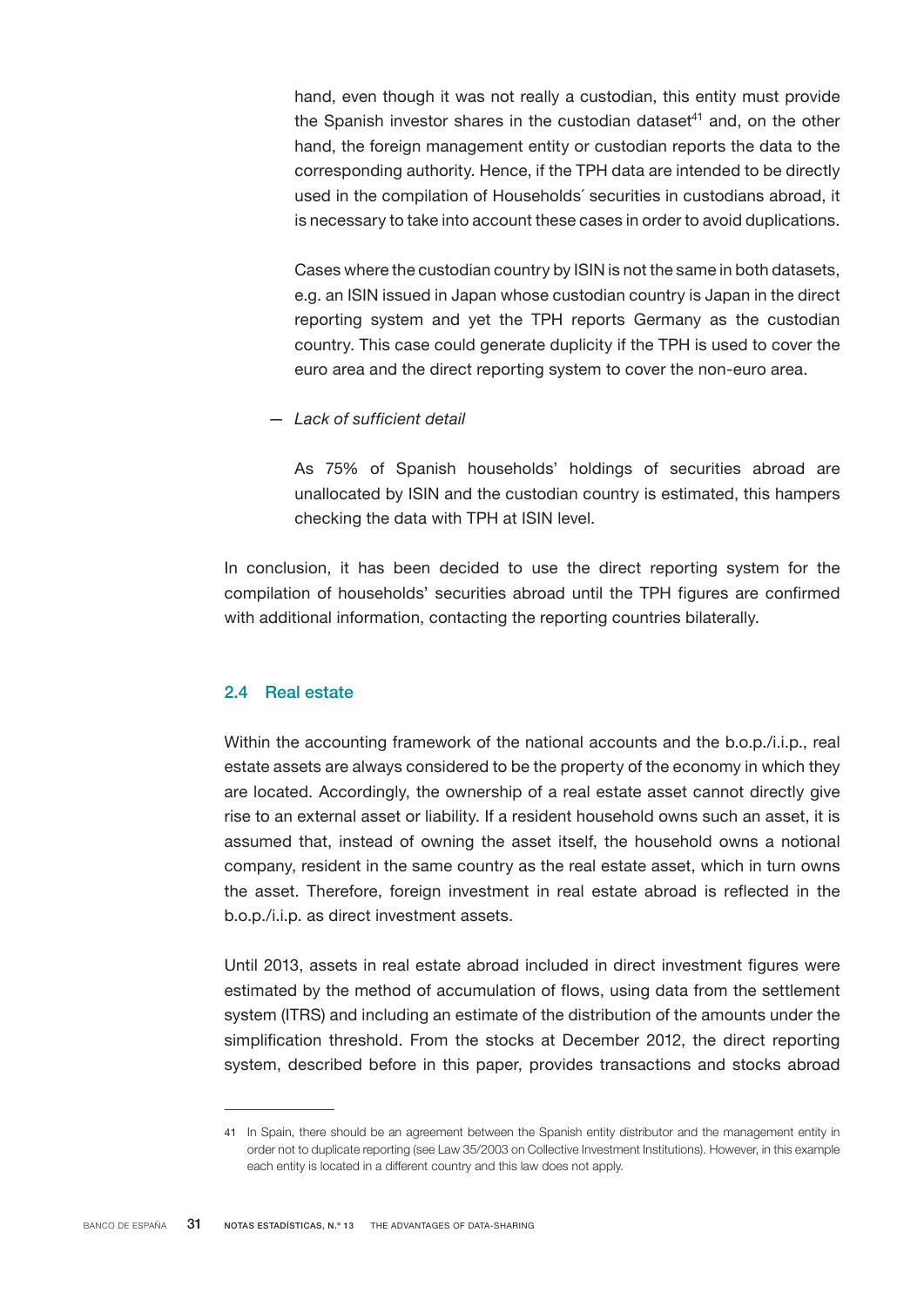<span id="page-31-0"></span>covering, among others, this instrument. Nevertheless, for the periods for which there were figures available from the old (ITRS) and from the new (direct reporting) system, figures from the new one were significantly lower than those from the former.

Again, in this case, taking into account the uncertainty derived from the threshold and possible missing data, particularly applicable to this instrument/sector, it was not considered convenient to revise the figures down to those of the new system and, instead, stocks from the old system were projected forward. With the benchmark revision that was implemented in 2019, the stock of real estate properties situated abroad and owned by households resident in Spain has been revised upwards, taking as reference the declaration of assets abroad data supplied by the Spanish Tax Authority. The 720 Form, as introduced in page 8, is an administrative source of information that provides data about household real estate investment outside Spain, among others. This form gives information from 2012 about the acquisitions in real estate as well as their revaluations, broken down by counterpart country. Nevertheless, it is necessary to continue working in close coordination with this authority in order to improve the usefulness of the data for statistical purposes.

Besides, there is another source of information, also resulting from the sharing of data that has to be explored in the future: the exchange of bilateral real estate data within compilers in the euro area. Cases of relevant asymmetries can be investigated and sources and methods confronted looking for possible improvements.

# 3 Conclusions

The general need to enhance the current scope and quality of the data collected on the household sector can be fulfilled through data-sharing among institutions and countries. This also enables data asymmetries to be minimised and ensures consistency within and across statistical domains.

The Spanish experience in the compilation of the household sector in the b.o.p./ i.i.p. shows how using a mirror approach, allows compilers to increase the quality of selected instrument types such as loans, deposits and securities, and to collect missing information on others such as life insurance technical reserves. Besides, the experience also demonstrates how using the tax authorities´ information, such as the 720 Form in Spain, is also useful for supplementing the estimation of several financial instruments.

So far, recent academic papers have proposed countries' estimates for households' "hidden wealth". The results clearly highlight the importance of "missing wealth" in international statistics owing to the deposits in offshore financial centres and securities held with custodians abroad. However, the uncertainties in the estimation methods and the strong assumptions warrant some caution when considering how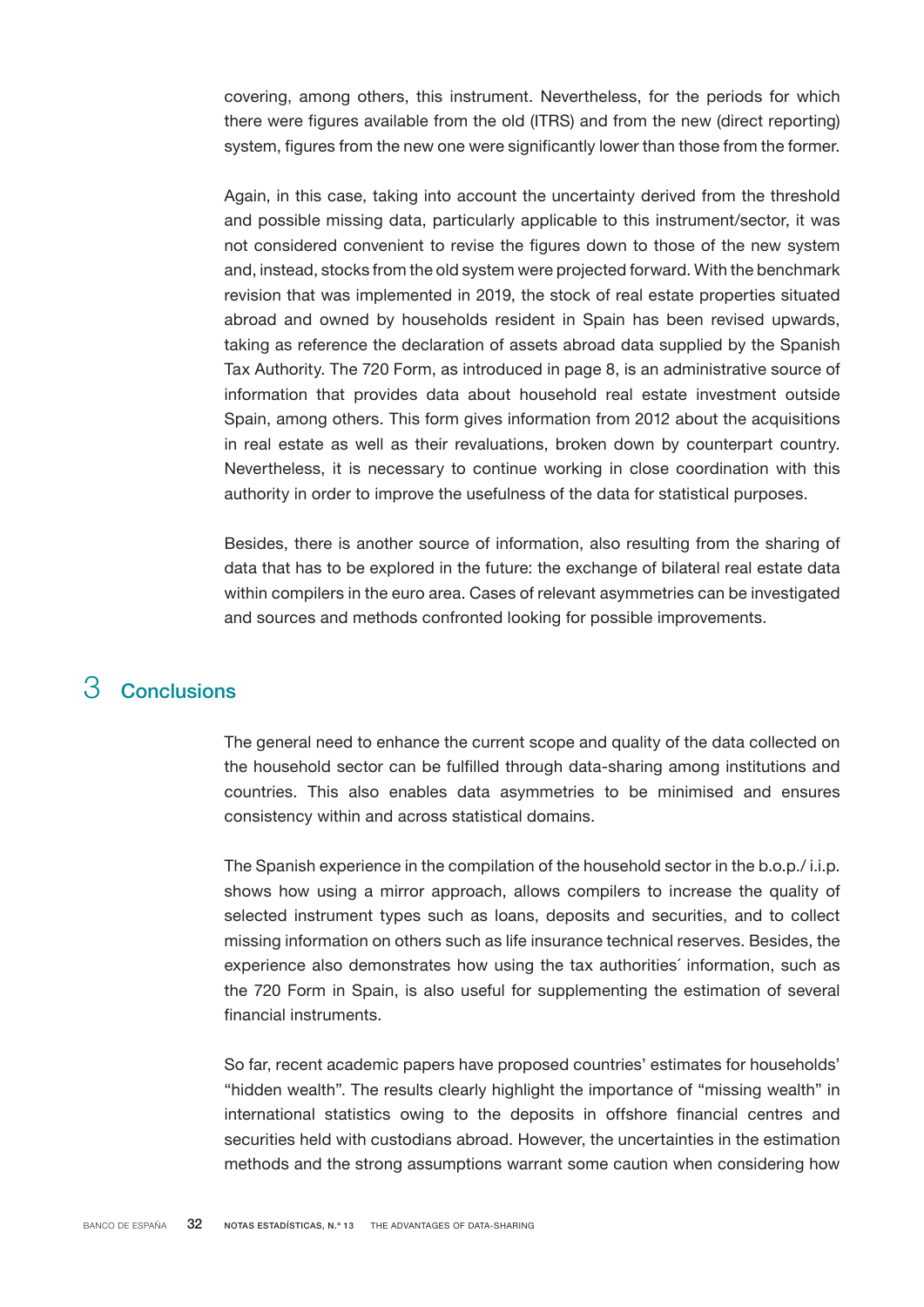this research can be integrated into a statistical production framework of official statistics under macroeconomic imbalance procedure  $(MIP)^{42}$  and with the existing data requirements in terms of periodicity, time lags and breakdowns. Hence, the search for new available data sources, as they are assessed in the paper, allows working towards a more regular, realistic and assessed estimation of the household sector in external statistics, which is one the issues addressed in the ESCB mediumterm strategy and the respective work programme for b.o.p./i.i.p. statistics.

Naturally, the effectiveness of this methodological framework relies on the availability of granular information. A growing number of countries are reporting bilaterally using a further breakdown. But there are still countries, mainly non-EU economies, which solely provide data on an aggregate basis. Nonetheless, the estimation method applied appears to be consistent within a statistically reasonable level of error with no major negative impact on total aggregates.

Going forward, it will be necessary to continue working on data-sharing initiatives, exchanging bilateral data and seeking access to the data that national tax authorities receive.

<sup>42</sup> The Macroeconomic Imbalance Procedure aims to identify, prevent and address the emergence of potentially harmful macroeconomic imbalances that could adversely affect economic stability in a particular Member State, the euro area, or the EU as a whole.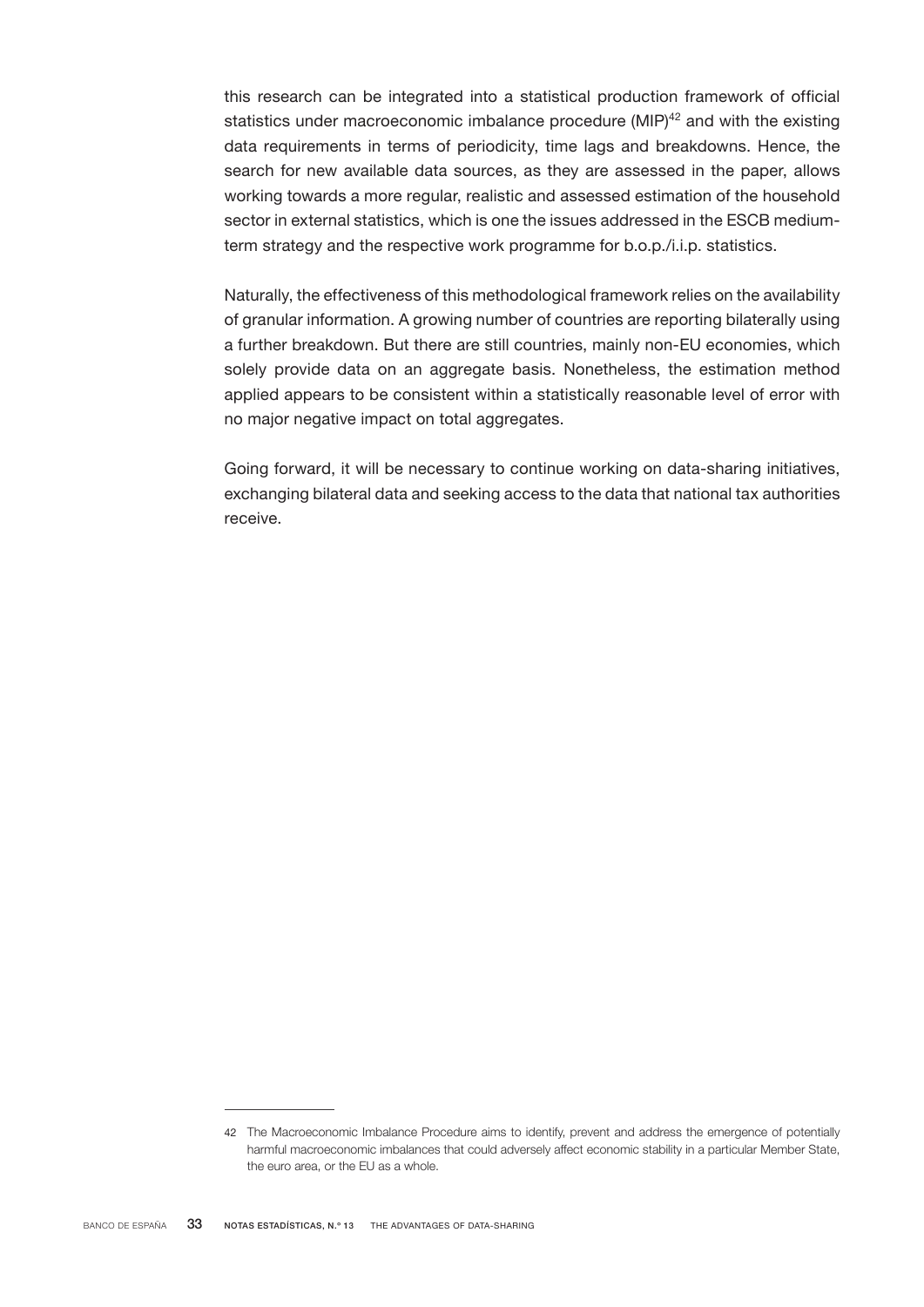#### <span id="page-33-0"></span>**REFERENCES**

- Banco de España (2012). Circular 4/2012 de 25 de abril, del Banco de España, sobre normas para la comunicación por los residentes en España de las transacciones económicas y los saldos de activos y pasivos financieros con el exterior.
- (2013). Circular 3/2013, de 29 de julio, del Banco de España, sobre declaración de operaciones y saldos en valores negociables.
- Bank for International Settlements (2017). BIS locational banking statistics: explanation of the data structure definitions.
- (2019). Reporting guidelines for the BIS international banking statistics.
- Boletín Oficial del Estado (2013). Orden HAP/72/2013, de 30 de enero, por la que se aprueba el modelo 720, declaración informativa sobre bienes y derechos situados en el extranjero, a que se refiere la disposición adicional decimoctava de la Ley 58/2003, de 17 de diciembre, General Tributaria y se determinan el lugar, forma, plazo y el procedimiento para su presentación. Boletín Oficial del Estado, 31 de enero de 2013, No. 27.
- Council of the European Union (1998). Council Regulation (EC) No. 2533/98 of 23 November 1998 concerning the collection of statistical information by the European Central Bank.
- European Parliament and of the Council (2013). Regulation (EU) No 549/2013 of the European Parliament and of the Council of 21 May 2013 on the European system of national and regional accounts in the European Union (ESA 2010)
- (2009). Directive 2009/138/EC of the European Parliament and of the council of 25 November 2009 on the taking-up and pursuit of the business of Insurance and Reinsurance (Solvency II).
- European Central Bank (2012). Regulation (EU) No 1011/2012 of the European Central Bank of 17 October 2012 concerning statistics on holdings of securities.
- European Central Bank (2013). Regulation (EU) No 1071/2013 of the European Central Bank of 24 September 2013 concerning the balance sheet of the monetary financial institutions sector.
- (2014). Regulation (EU) No. 1374/2014 of the European Central Bank of 28 November 2014 on statistical reporting requirements for insurance corporations.
- (2016). Guideline (EU) 2016/450 of the European Central Bank of 4 December 2015 on monetary financial statistics.
- (2019). Manual on MFI balance sheet statistics.
- European System of Central Banks (2017). Data sources and methods of some transactions/positions involving households: Stock taking exercise. WG ES Item 2.2. WGES/2017/189.

International Monetary Fund (2009). Balance of Payments and International Investment Position Manual (BPM 6).

— (2014). Balance of payments and international investment position compilation guide.

OECD (2017). Standard for Automatic Exchange of Financial Account Information in Tax Matters, OECD Publishing, Paris.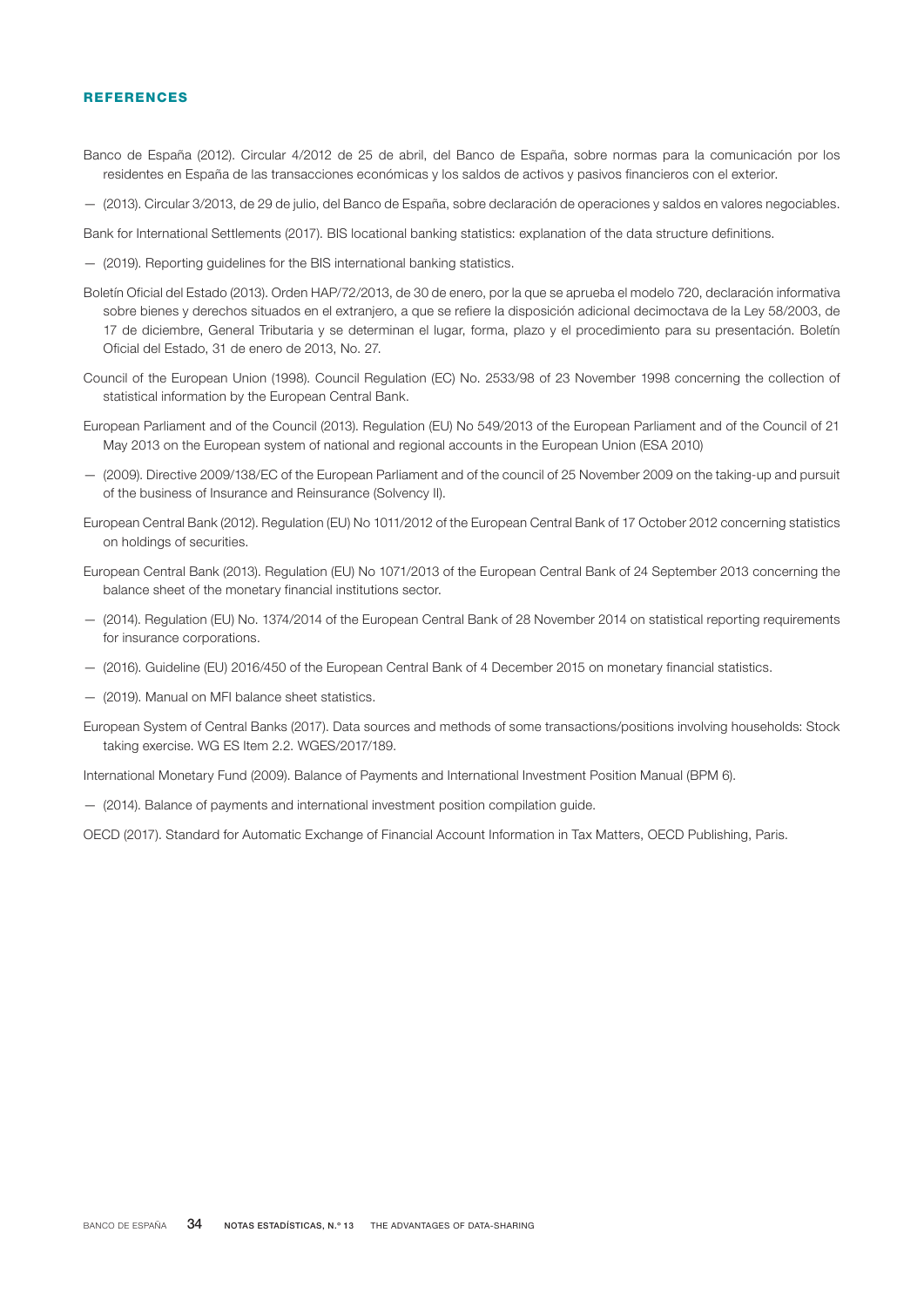#### <span id="page-34-0"></span>Annex 1

# LBS STATISTICS BY SPANISH SECTOR OF COUNTERPARTY (DEPOSITS ON THE LIABILITY SIDE) Amounts outstanding at end-December 2018, in €m

|                                                                       | Deposits                   |                                         |                              |                                        |
|-----------------------------------------------------------------------|----------------------------|-----------------------------------------|------------------------------|----------------------------------------|
|                                                                       |                            |                                         | Of which:                    |                                        |
|                                                                       | All reporting<br>countries | All encouraged<br>non-financial sectors | Required non-bank<br>sectors | Historical<br>bank/non-bank<br>sectors |
| Non-banks, total                                                      | 33,013                     | 29,045                                  | 3,442                        | 526                                    |
| Non-banks financial institutions                                      | 7,111                      | 6,322                                   | 789                          |                                        |
| Non-financial sectors                                                 | 25,375                     | 22,723                                  | 2,652                        |                                        |
| General Government                                                    | 306                        | 306                                     | $\overline{\phantom{a}}$     |                                        |
| Non-financial corporations                                            | 7,069                      | 7,069                                   |                              |                                        |
| General Government and Non-financial<br>corporations, unallocated (a) | 4,726                      | 4,726                                   |                              |                                        |
| Households including NPISHs                                           | 10,622                     | 10,622                                  |                              |                                        |
| Non-financial sectors, unallocated                                    | 2,652                      |                                         | 2,652                        |                                        |
| Non-banks, unallocated by sector                                      | 527                        |                                         |                              |                                        |
| Number of reporting countries                                         | 38                         | 24                                      | 8                            | 6                                      |

SOURCES: BIS locational banking statistics (LBS); author's calculations.

a There are two countries which report only the household subsector. This item refers to the other two not provided unallocated subsectors.

#### Annex 2

# LBS statistics by Spanish sector of counterparty (loans on the asset side) Amounts outstanding at end-December 2018, in €m

|                                    |                            | Loans                                   |                              |                                        |  |
|------------------------------------|----------------------------|-----------------------------------------|------------------------------|----------------------------------------|--|
|                                    |                            | Of which:                               |                              |                                        |  |
|                                    | All reporting<br>countries | All encouraged<br>non-financial sectors | Required non-bank<br>sectors | Historical<br>bank/non-bank<br>sectors |  |
| Non-banks, total                   | 57,106                     | 56,070                                  | 857                          | 179                                    |  |
| Non-bank financial institutions    | 10,362                     | 9,985                                   | 376                          |                                        |  |
| Non-financial sectors              | 46,565                     | 46,085                                  | 480                          | $\overline{\phantom{a}}$               |  |
| General Government                 | 2,574                      | 2,574                                   | $\overline{\phantom{0}}$     |                                        |  |
| Non-financial corporations         | 40,037                     | 40,037                                  |                              |                                        |  |
| Households including NPISHs        | 3,474                      | 3,474                                   | $\overline{a}$               |                                        |  |
| Non-financial sectors, unallocated | 480                        | $\overline{\phantom{a}}$                | 480                          |                                        |  |
| Non-banks, unallocated by sector   | 179                        | $\overline{\phantom{a}}$                |                              |                                        |  |
| Number of reporting countries      | 34                         | 23                                      | $\overline{7}$               | 4                                      |  |

SOURCES: BIS locational banking statistics (LBS); author's calculations.